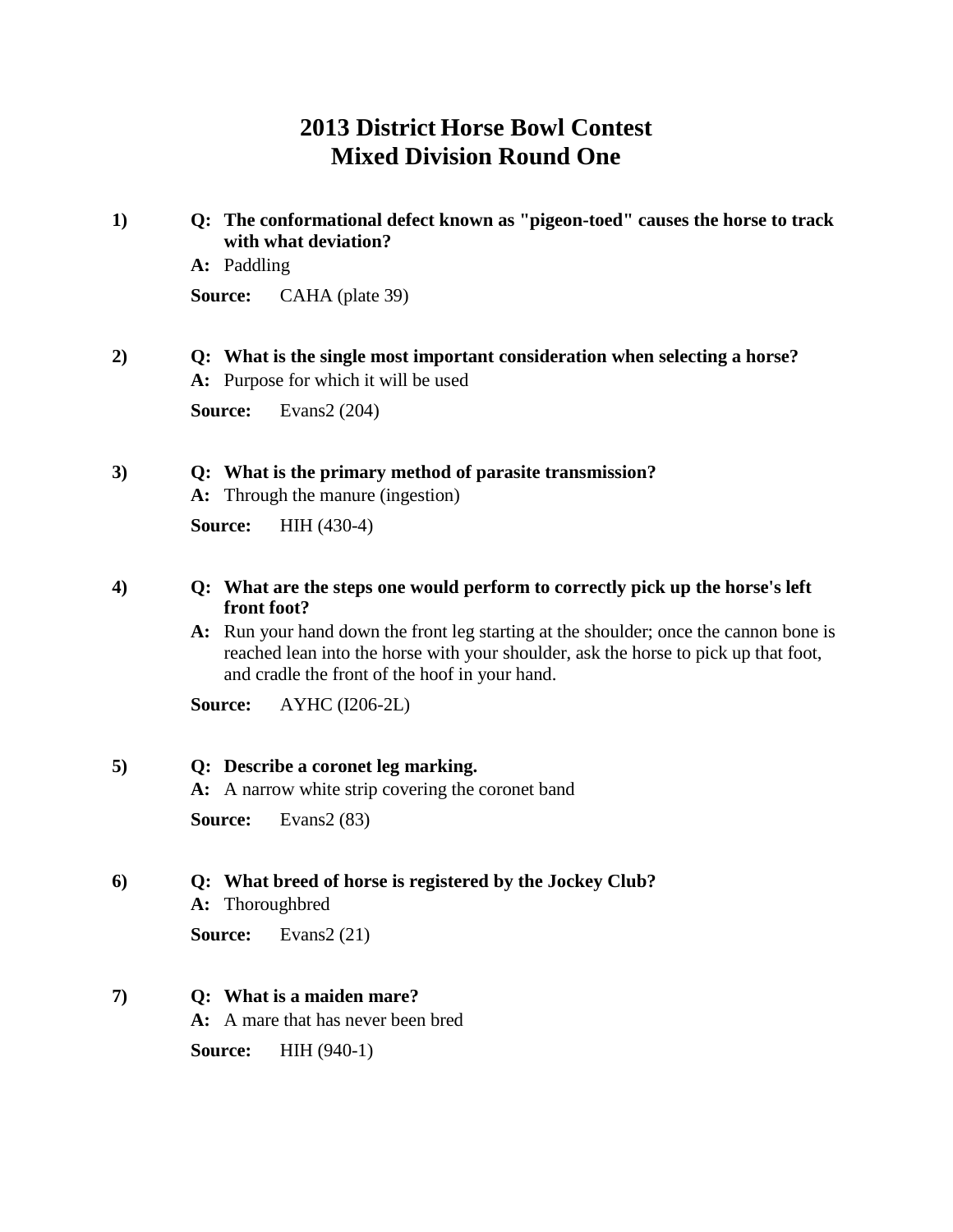| 8)         | Q: What is the base coat color of a red roan?<br>A: Bay                                                                                            |  |  |
|------------|----------------------------------------------------------------------------------------------------------------------------------------------------|--|--|
|            | EqSci $(47)$<br>Source:                                                                                                                            |  |  |
| 9)         | Q: A horse with a heavy, coarse, full tail is referred to as what?<br>A: A broom tail                                                              |  |  |
|            | Evans $2(83)$<br>Source:                                                                                                                           |  |  |
| <b>10)</b> | Q: What do you call a foal that has not yet been weaned?<br><b>A:</b> A suckling                                                                   |  |  |
|            | Source:<br>IDET $(258)$                                                                                                                            |  |  |
| 11)        | Q: Since the gray coat color is controlled by a dominant gene, each gray horse<br>must have at least one (1) parent of what coat color?<br>A: Gray |  |  |
|            | Source:<br>HIH (1040-3)                                                                                                                            |  |  |
| 12)        | Q: What term describes a horse that stands closer at the ground then the base of<br>the chest?                                                     |  |  |
|            | A: Base-narrow                                                                                                                                     |  |  |
|            | $HH(230-2)$<br>Source:                                                                                                                             |  |  |
| 13)        | Q: A horse that stands 14.2 hands or less at the withers is considered a what?<br>$A: A$ pony                                                      |  |  |
|            | EqSci $(20)$<br>Source:                                                                                                                            |  |  |
| 14)        | Q: What is the term used to indicate a healthy, glossy hair coat?<br>A: Bloom                                                                      |  |  |
|            | Source:<br>Lewis2 $(382)$                                                                                                                          |  |  |
| 15)        | Q: What is a foal?<br>A: A young horse less than six (6) months of age                                                                             |  |  |
|            | Source:<br>$HH(110-5)$                                                                                                                             |  |  |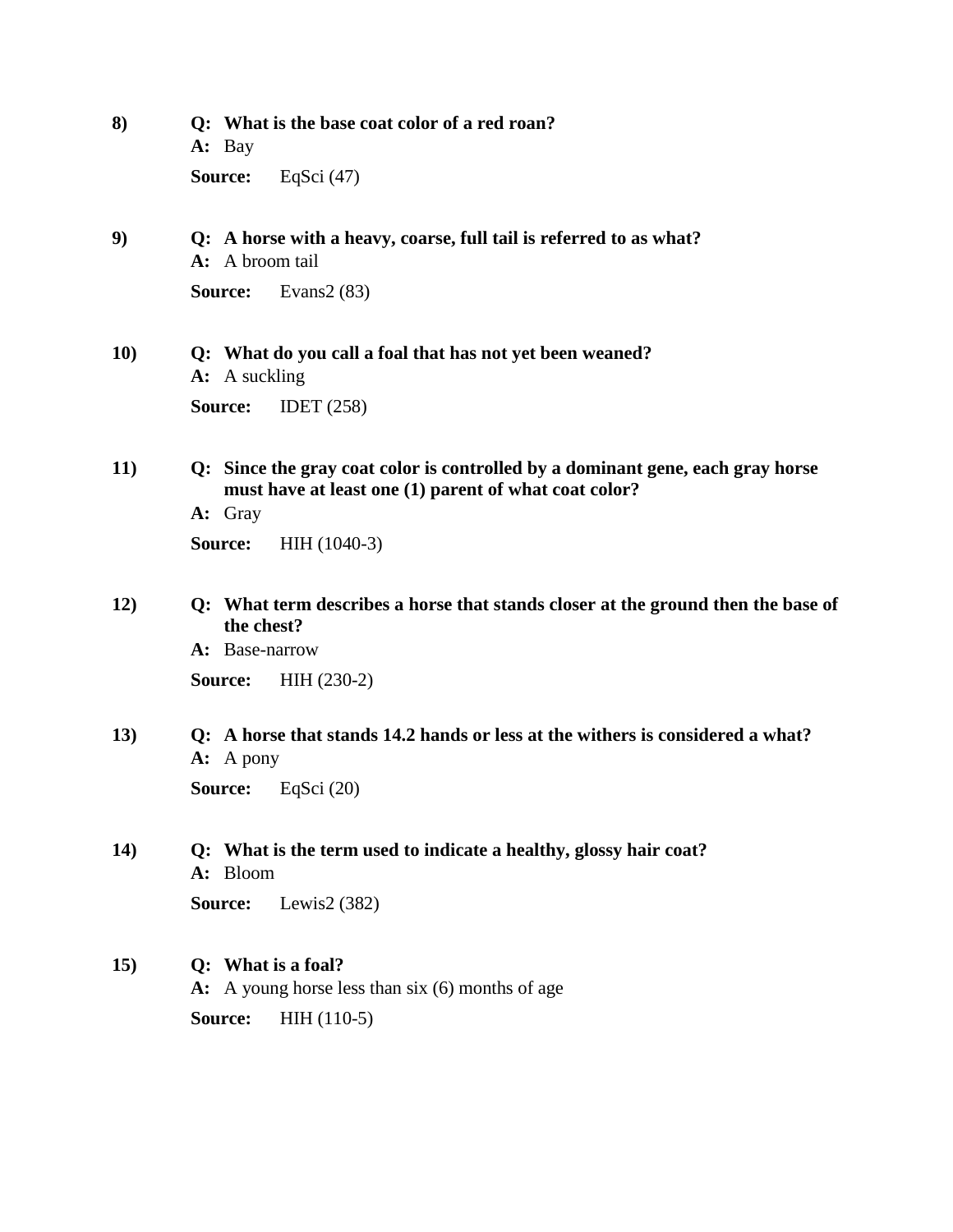### **16) Q: In what part of the cell is the genetic material contained?**

**A:** Nucleus

**Source:** HIH (1020-1)

### **17) Q: What term applies to a horse that belongs to a specific breed and has "papers" to document its ancestry?**

**A:** Registered (or purebred)

**Source:** AYHC (110-5)

### **TOSS-UP WITH BONUS ATTACHED**

**18) Q: What is the most common type of feed that provides fiber to the horse's diet? A:** Forage

**Source:** Lewis2 (112)

#### **19) BONUS**

### **Q: A healthy horse's diet should contain what five (5) basic nutrients?**

**A:** Water, protein, vitamins, minerals, energy (carbohydrates and fats)

**Source:** EqSci (114-115)

### **20) Q: What are the two (2) distinct coat color patterns of the paint horse? A:** Overo and tobiano (sabino also allowed)

**Source:** Evans2 (46)

### **21) Q: What is another name for the "plantation gait" of the Tennessee Waling Horse?**

**A:** Running walk

**Source:** Evans2 (178)

### **TOSS-UP WITH BONUS ATTACHED**

**22) Q: What is the term given to a castrated male horse? A:** Gelding

**Source:** Evans2 (384)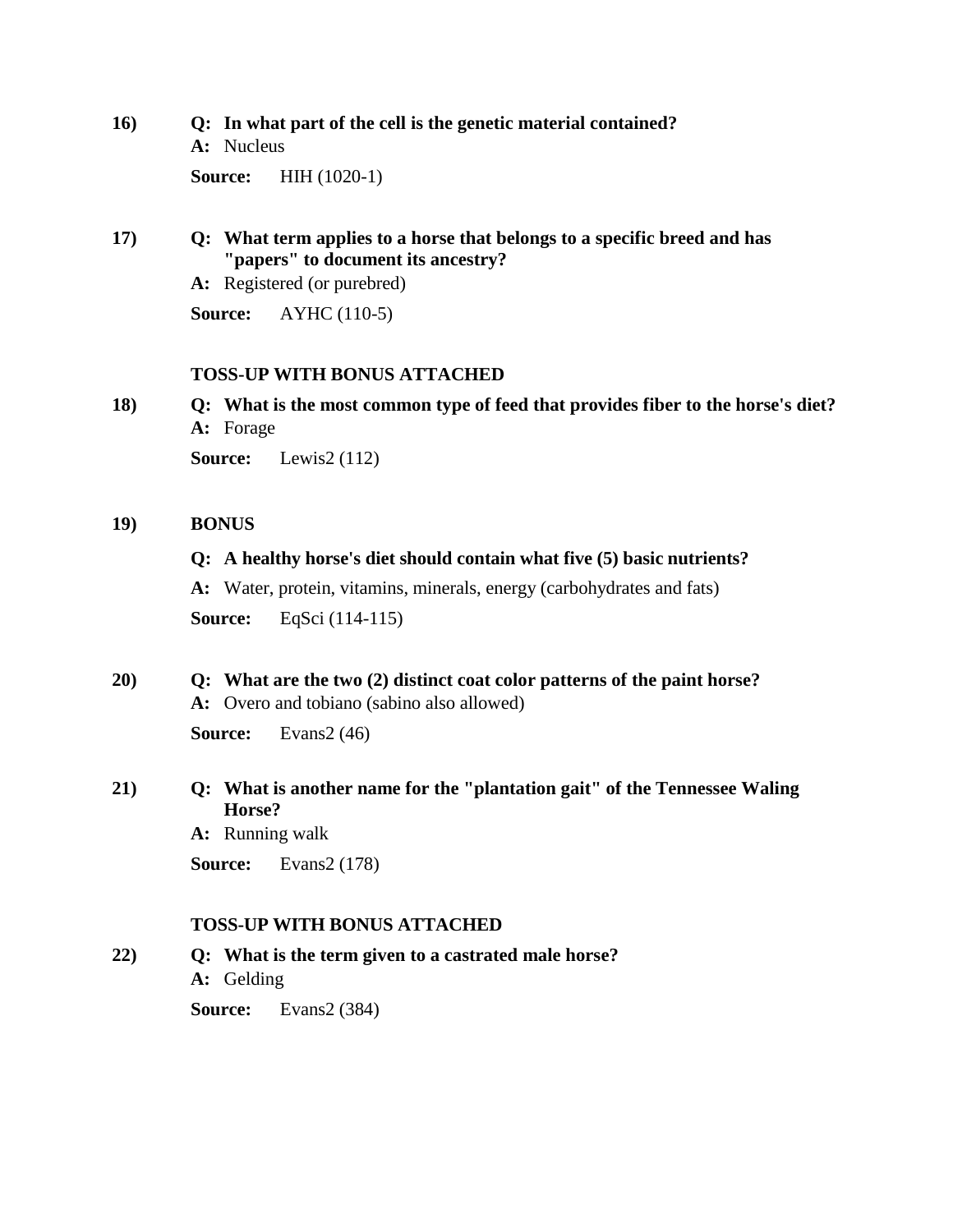#### **23) BONUS**

**Q: Name three (3) colors of horse that may have dorsal stripes. A:** Dun, red dun, grulla, buckskin **Source:** HIH (140-1) **24) Q: Animals that eat only plant material are called what? A:** Herbivores

**Source:** HIH (710)

### **25) Q: What coat color describes a horse that has a golden body, a black mane and tail and a dorsal stripe?**

**A:** Dun **Source:** EqSci (42)

#### **26) Q: What color of horse may have a flaxin mane and tail?**

**A:** Chestnut or palomino

**Source:** Evans2 (476 & 493)

#### **TOSS-UP WITH BONUS ATTACHED**

- **27) Q: Why is a horse or mule with little or no withers undesirable as a pack animal?**
	- **A:** Because their conformation allows the saddle to turn and rub, creating painful sores.

**Source:** AYHC (B118-1L)

#### **28) BONUS**

#### **Q: Name the five (5) regions of the spinal column.**

**A:** Cervical (neck), thoracic (back), lumbar (loin), sacral (croup), coccygeal (tail or caudal)

**Source:** Evans2 (96)

#### **29) Q: How many inches are in a hand?**

**A:** Four (4) inches

**Source:** Evans2 (81)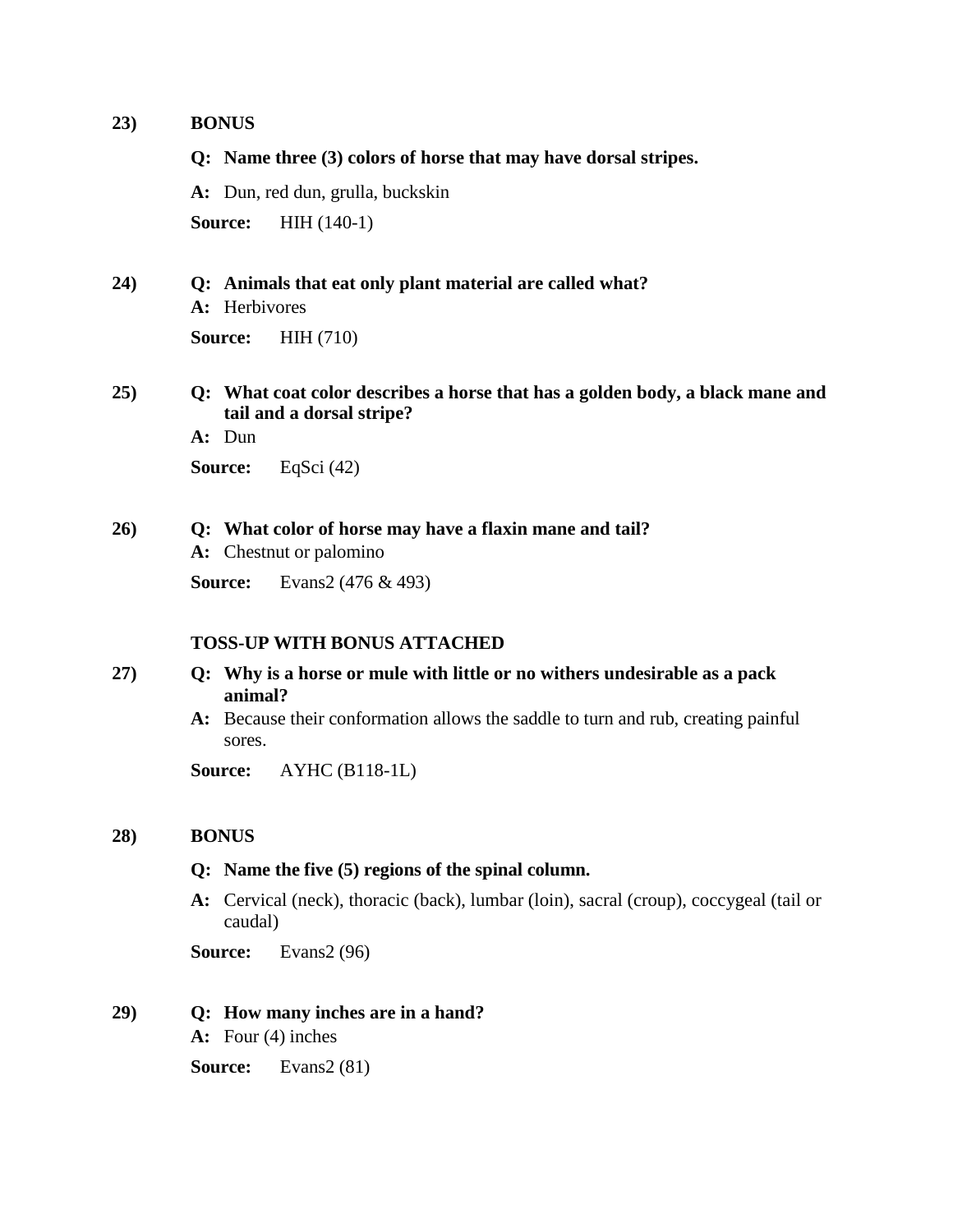## **30) Q: What is the average pulse rate of a mature horse at rest?**

**A:** Thirty-Five (35) beats per minute (range is 35-45 bpm)

**Source:** Evans2 (111)

### **31) Q: What does the term "phenotype" mean?**

**A:** The outward appearance or physical characteristics of an animal

**Source:** Evans2 (458)

### **32) Q: Describe a horse who is camped under.**

**A:** A horse whose forelimb is too far under its body

**Source:** AYHC (230-5)

### **END OF ROUND ONE**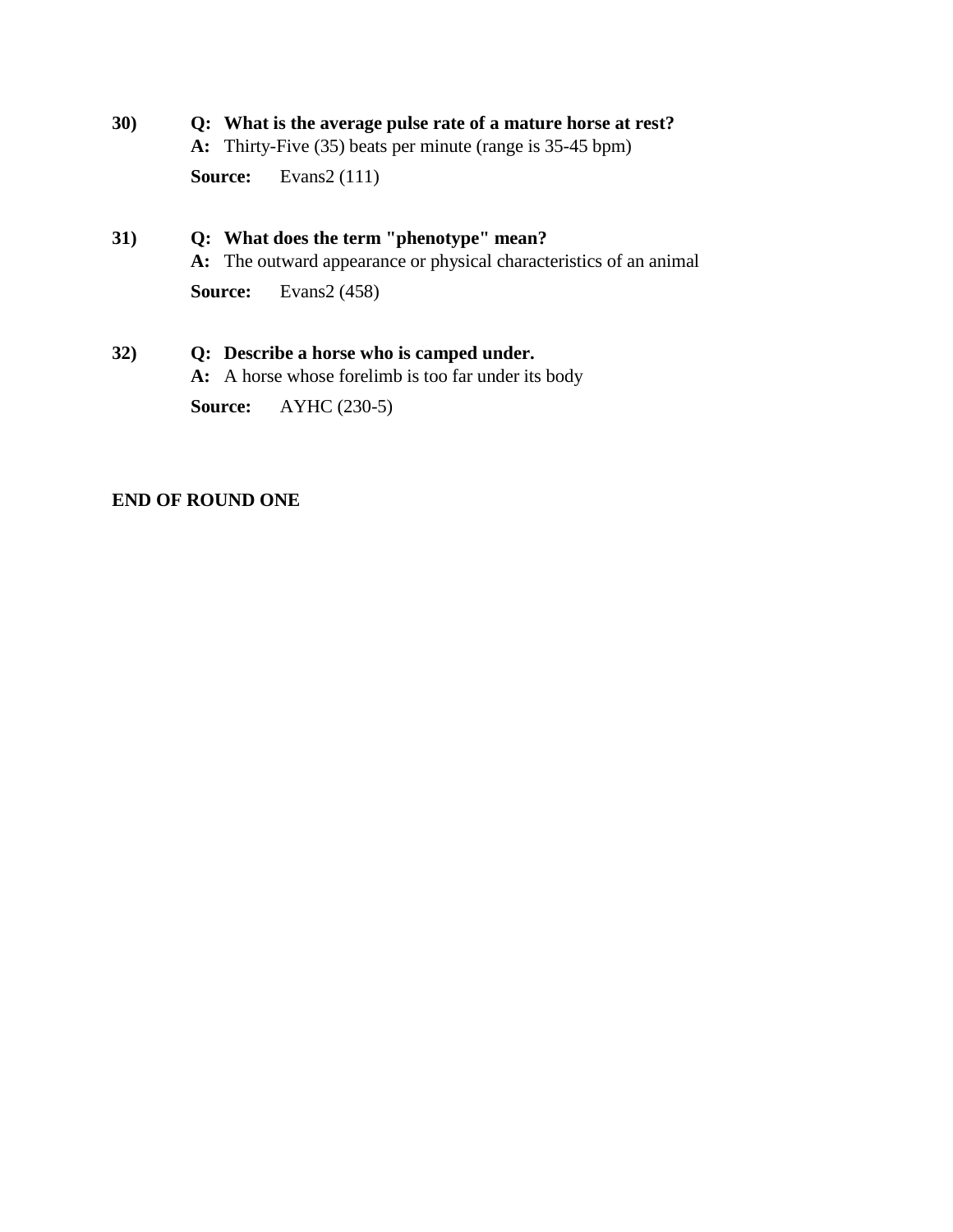# **2013 District Horse Bowl Contest Mixed Division Round Two**

| 1) | Q: What is the most common cause of colic?<br>A: Parasite infection                                                                      |
|----|------------------------------------------------------------------------------------------------------------------------------------------|
|    | Evans $2(606)$<br>Source:                                                                                                                |
| 2) | Q: When judging a horse's conformational balance, what does the term<br>"walking downhill" describe?                                     |
|    | A: A horse that stands lower at the withers and higher at the hip                                                                        |
|    | Evans2 (135)<br>Source:                                                                                                                  |
| 3) | Q: When traveling out of state with your horse, what are the two (2) mandatory<br>documents you must carry with your horse at all times? |
|    | A: Proof of a negative Coggins test and a health certificate no more then thirty (30)<br>days old                                        |
|    | Source:<br>$HH(21-2)$                                                                                                                    |
| 4) | Q: What is the name of the second cervical vertebrae?<br>A: Axis vertebrae                                                               |
|    | Evans $2(96)$<br>Source:                                                                                                                 |
| 5) | Q: Pawprints, bear paws and ink spots are seen on what coat color?<br>A: Paints or pintos                                                |
|    | Source:<br>EqSci $(39)$                                                                                                                  |
| 6) | Q: How many pairs of chromosomes does the horse have?<br>$A: 32 \text{ pairs}$                                                           |

**Source: HIH (1060-7)** 

**7) Q: Fill in the blank. The grulla is a subgroup of \_\_\_\_\_\_\_\_\_\_-colored horses. A:** Dun **Source:** EqSci (43)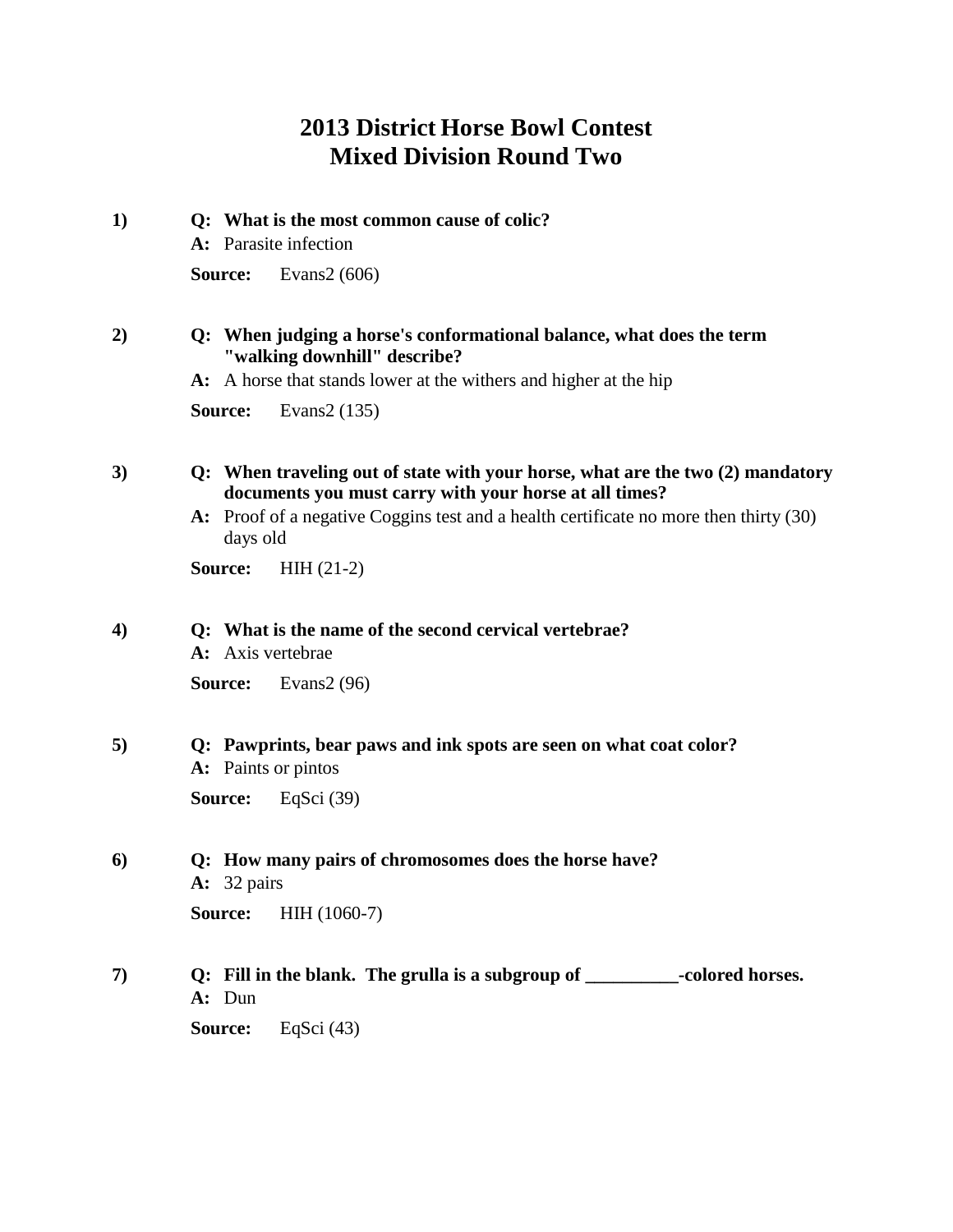**8) Q: Where on the horse are tactile hairs located?**

**A:** Around the eyelids, nostrils and lips

**Source:** CAHA2 (4)

### **9) Q: Describe a "half-stocking" leg marking.**

**A:** White hair extends from the coronet band to the middle of the cannon bone

**Source:** Evans2 (83)

### **10) Q: What color breed carries the gene for Lethal White Foal Syndrome? A:** The Paint or Pinto horse (those of the overo color pattern)

**Source:** EqSci (98)

**11) Q: What farrier's tool is used to pare away dead sole from the hoof? A:** Hoof knife

**Source:** HIH (530-1)

### **12) Q: Parasites that attack the skin and body openings of the host animal are called what?**

**A:** External parasites or ectoparasites

**Source:** Evans2 (617)

### **13) Q: What do the initials "AQHA" stand for?**

**A:** American Quarter Horse Association

**Source:** Evans2 (26)

#### **14) Q: What are three (3) characteristics of high quality hay?**

**A:** Green in color, no dust or mold, have fine stems and lots of leaves, no weeds, no blister beetles, must not have been rained on

**Source:** HIH (750-1)

### **15) Q: How soon after birth is a newborn foal ready to nurse?**

**A:** Within a few minutes after birth

**Source:** Evans2 (427)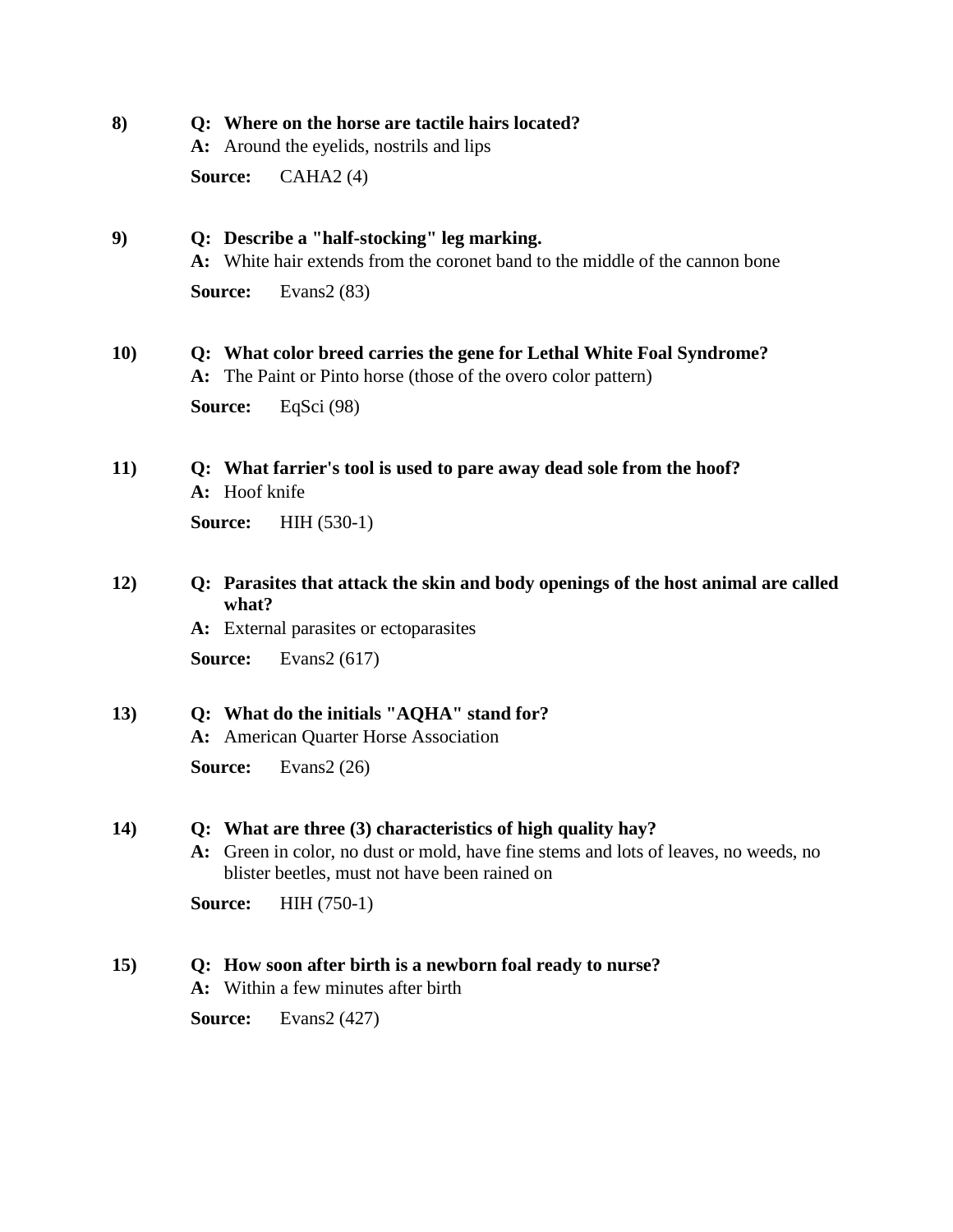**16) Q: What type of bit applies direct pressure on the corners of the horse's mouth and tongue, but not on the poll?**

**A:** Snaffle bit

**Source:** HIH (1100-8)

### **17) Q: The term "headstall" includes all parts of the bridle with the exception of what three (3) things?**

**A:** Noseband, bit and reins

**Source:** IDET (136)

#### **TOSS-UP WITH BONUS ATTACHED**

#### **18) Q: What are the two (2) definitions of a "paddock?"**

**A:** A small, fenced area used for exercise or the area where racehorses are saddled and viewed before a race

**Source:** Lewis2 (398)

#### **19) BONUS**

### **Q: Name three (3) parts of a horseshoe.**

**A:** Heel, web, quarter, nail holes, toe, branch and fullering

**Source:** Evans2 (730)

**20) Q: What are genes made up of?**

**A:** DNA that contains different amino acids and proteins

**Source:** EqSci (87)

### **21) Q: What parasite deposits small, yellow eggs on the hairs of horses' legs, face and flanks?**

**A:** Bot flies

**Source:** Evans2 (587)

#### **TOSS-UP WITH BONUS ATTACHED**

**22) Q: What is the offspring of a jack and mare? A:** A mule

**Source:** Evans2 (76)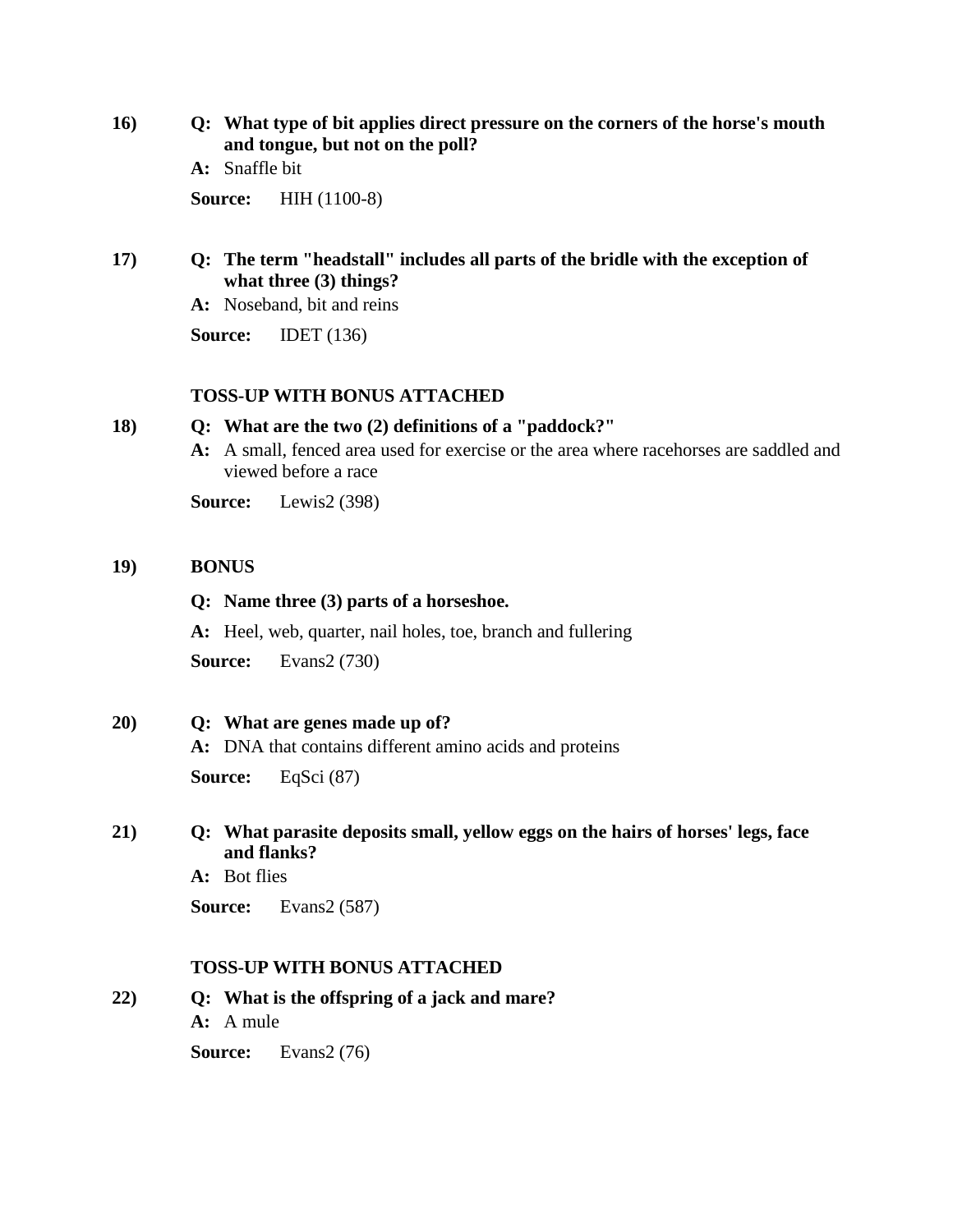#### **23) BONUS**

#### **Q: List three (3) reasons for castrating a male horse.**

**A:** Eliminates need for separate stallion turnout paddock, improves attitude, protects gene pool, minimizes risk of injury

**Source:** Evans2 (385)

#### **24) Q: Name two (2) functions of a stall guard.**

**A:** Allows for more air circulation into a stall, and allows the horse to hang its head over or out of a stall with a solid door (socialization)

**Source:** HIH (1100-12)

#### **25) Q: The "Flehmen behavior" is pronounced in stallions. What purpose does it serve?**

**A:** To investigate the urine and vaginal secretions of a mare that is in heat or as a behavioral response

**Source:** CAHA (65)

#### **26) Q: The Connemara is famed for what ability?**

**A:** Jumping

**Source:** Evans2 (65)

#### **TOSS-UP WITH BONUS ATTACHED**

**27) Q: What are vertical cracks in the hoof wall called? A:** Sand cracks **Source:** HIH (540-2)

#### **28) BONUS**

#### **Q: What five (5) factors influence hoof growth?**

**A:** Age, temperature, irritation or injury, increased exercise or wear, feed intake

**Source:** AYHC (505-6)

**29) Q: What type of saddle is most commonly used by huntseat equitation riders?**

**A:** Forward saddle with knee rolls (huntseat saddle or close contact saddle)

**Source:** Evans2 (145)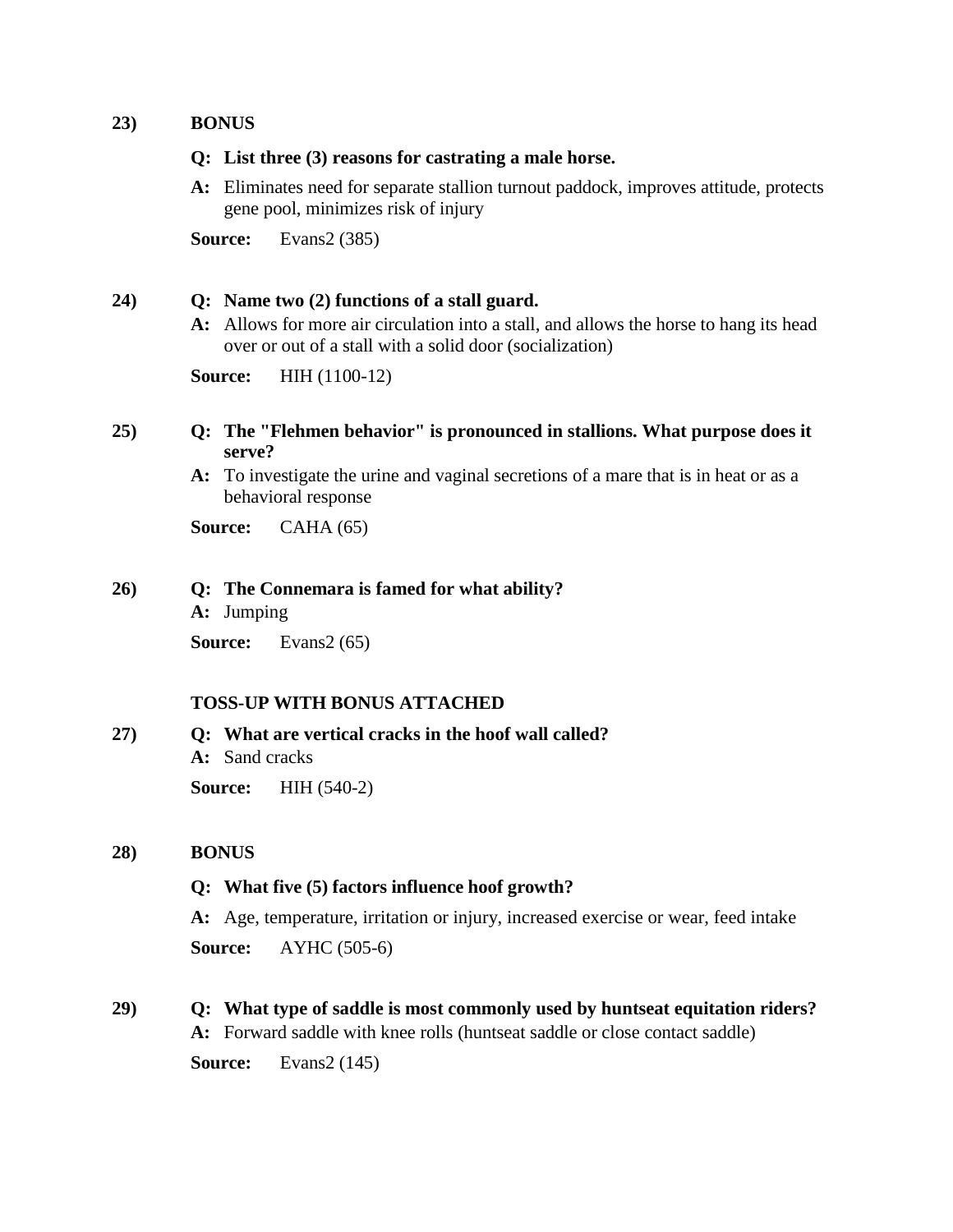- **30) Q: What is a common name for nematodes?**
	- **A:** Roundworms

**Source:** Evans2 (618)

### **31) Q: What part of the female reproductive system houses the foal during gestation?**

**A:** Uterus

**Source:** Evans2 (340)

### **32) Q: The speed of the horse is determined by what two (2) factors?**

**A:** Stride frequency and length

**Source:** Evans2 (169)

### **END OF ROUND TWO**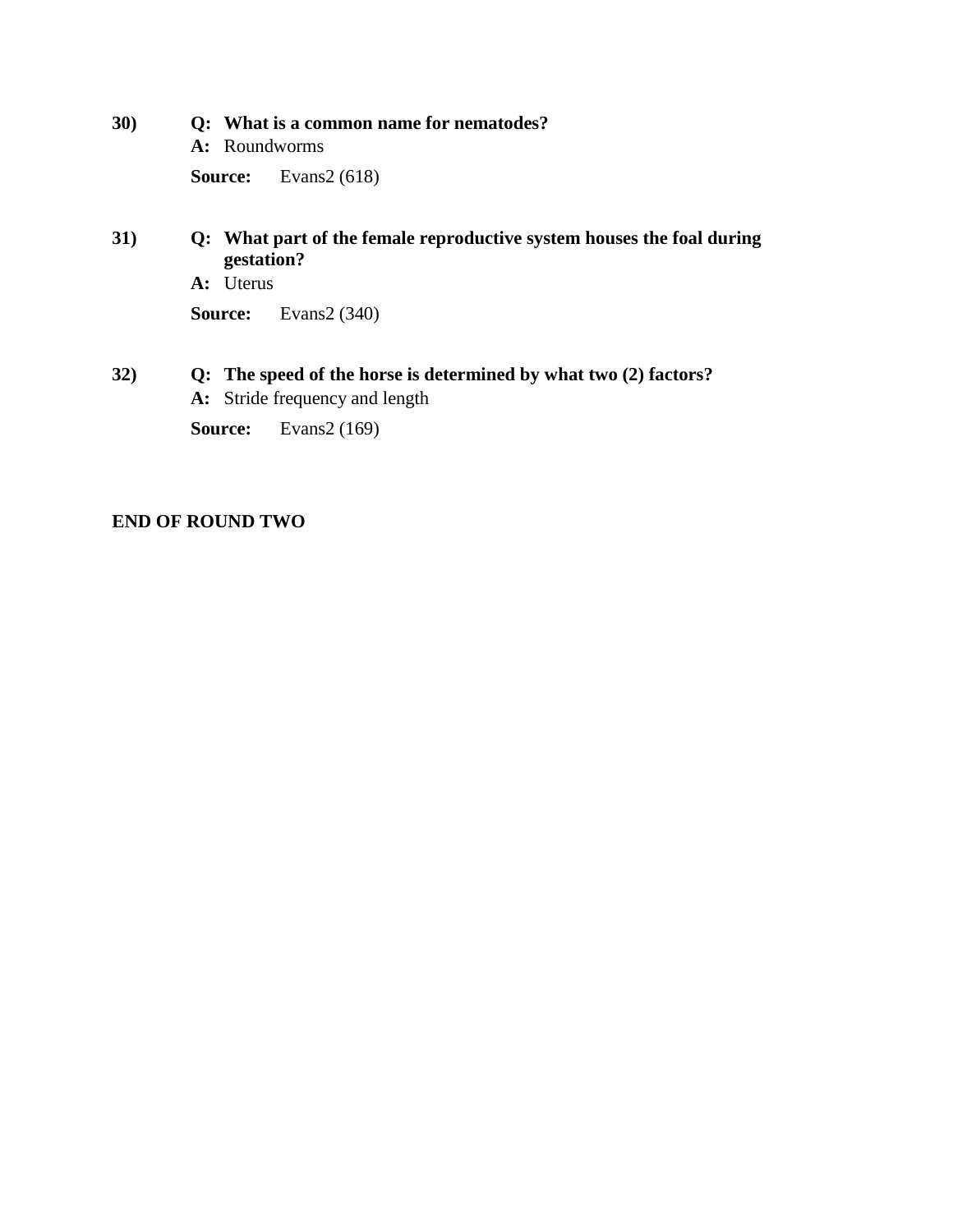# **2013 District Horse Bowl Contest Mixed Division Round Three**

| Q: Fill in the blank. The process of passing genetic material to the next<br>generation is known as ____________.                                                                    |
|--------------------------------------------------------------------------------------------------------------------------------------------------------------------------------------|
| A: Inheritance                                                                                                                                                                       |
| EqSci $(89)$<br>Source:                                                                                                                                                              |
| Q: From proximal to distal, name the three $(3)$ joints common to all four $(4)$<br>legs.                                                                                            |
| A: Fetlock, pastern and coffin                                                                                                                                                       |
| Evans $2(98)$<br>Source:                                                                                                                                                             |
| Q: Who reintroduced the horse to the North American continent?<br>A: The Spanish Conquistadors                                                                                       |
| Evans $2(7)$<br>Source:                                                                                                                                                              |
| Q: What term describes the six $(6)$ foot length of rope used in calf roping to tie<br>the calf's legs?<br>A: Piggin' String                                                         |
| Evans2 (438)<br>Source:                                                                                                                                                              |
| Q: What is the flexible, distensible muscular organ used for urine storage?<br>A: Bladder                                                                                            |
| Evans2 (119)<br>Source:                                                                                                                                                              |
| Q: What is the difference between an oil and a fat?<br>A: An oil has a melting temperature lower then room temperature and fats have a<br>melting temperature above room temperature |
| Lewis2 $(18)$<br>Source:                                                                                                                                                             |
| Q: What are the two (2) major functions of the equine digestive tract?<br>A: Digestion and absorption                                                                                |
| EqSci (108)<br>Source:                                                                                                                                                               |
|                                                                                                                                                                                      |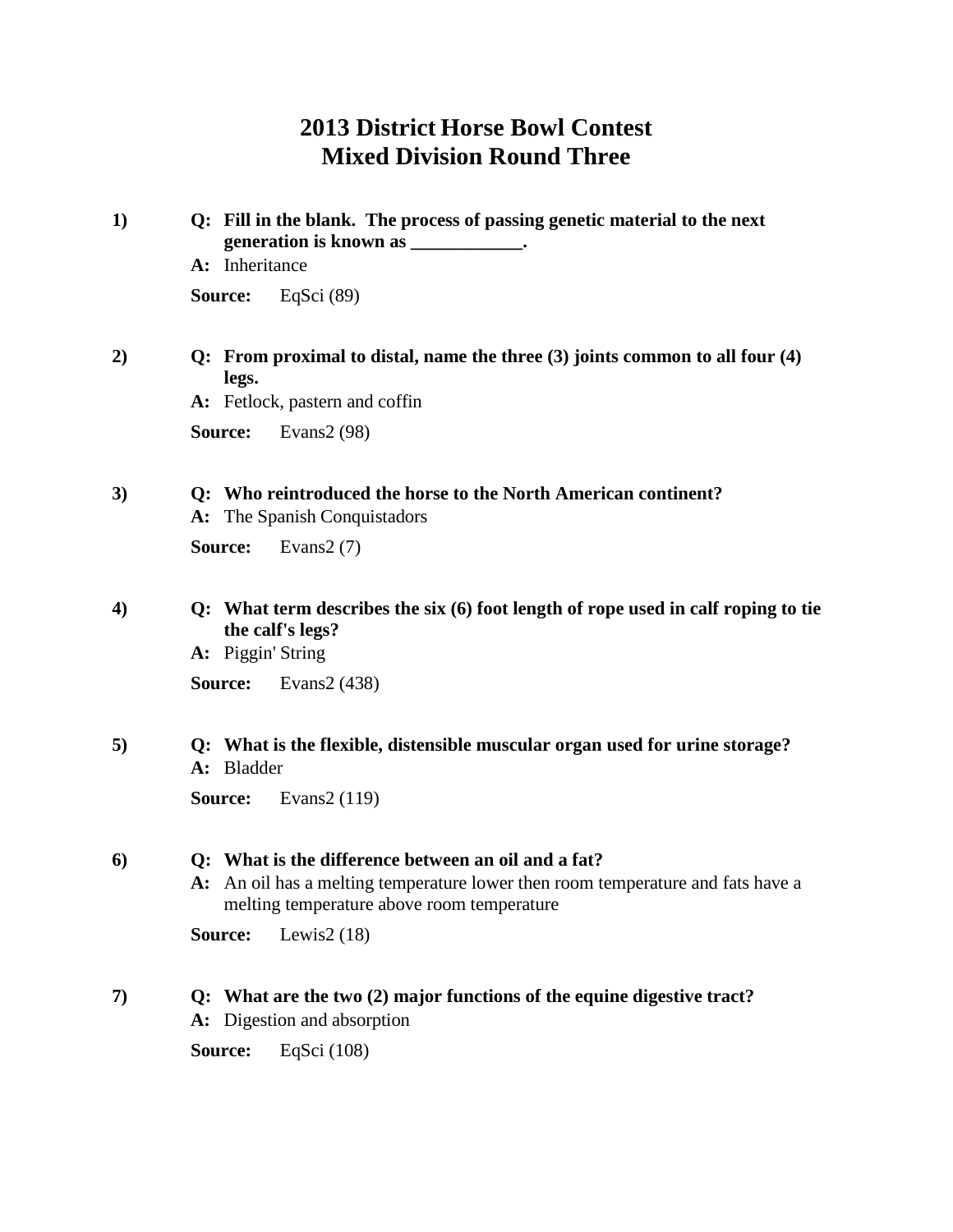| 8)          | Q: What breed of horse is most susceptible to accidents and attacks by packs of<br>dogs or other animals?                                                                      |
|-------------|--------------------------------------------------------------------------------------------------------------------------------------------------------------------------------|
|             | A: Miniature Horses                                                                                                                                                            |
|             | Evans $2(67)$<br>Source:                                                                                                                                                       |
| 9)          | Q: Fill in the blank. To determine height, a horse is always measured at the top<br>of the ______________________.                                                             |
|             | A: Withers                                                                                                                                                                     |
|             | Evans2 (139)<br>Source:                                                                                                                                                        |
| <b>10)</b>  | Q: What are the minimum recommended dimensions for a horse stall?<br>$A: 10$ foot by 10 foot                                                                                   |
|             | $HH (204-2)$<br>Source:                                                                                                                                                        |
| 11)         | Q: Muscles are attached to bones by what type of tissue?<br>A: Tendons                                                                                                         |
|             | Evans $2(90)$<br>Source:                                                                                                                                                       |
| 12)         | Q: A horse produces and expels large quantities of what substance? This<br>substance is primarily composed of carbon dioxide and methane.                                      |
|             | A: Gas                                                                                                                                                                         |
|             | CAHA(55)<br>Source:                                                                                                                                                            |
| 13)         | Q: When determining what species of grass to plant in a pasture, what are the<br>two (2) most important factors that should be considered?                                     |
|             | A: Local soil and climate conditions                                                                                                                                           |
|             | Source:<br>Evans2 $(275)$                                                                                                                                                      |
| <b>14</b> ) | Q: What is a "brumby?"<br>A: Australian wild horses                                                                                                                            |
|             | Source:<br>IDET $(41)$                                                                                                                                                         |
| <b>15</b> ) | Q: What is a common conformation fault of the rear limbs that puts strain on<br>the plantar ligament, often leading to formation of a cub?<br>A: Sickle-hocked (or cow-hocked) |

**Source:** Evans2 (165)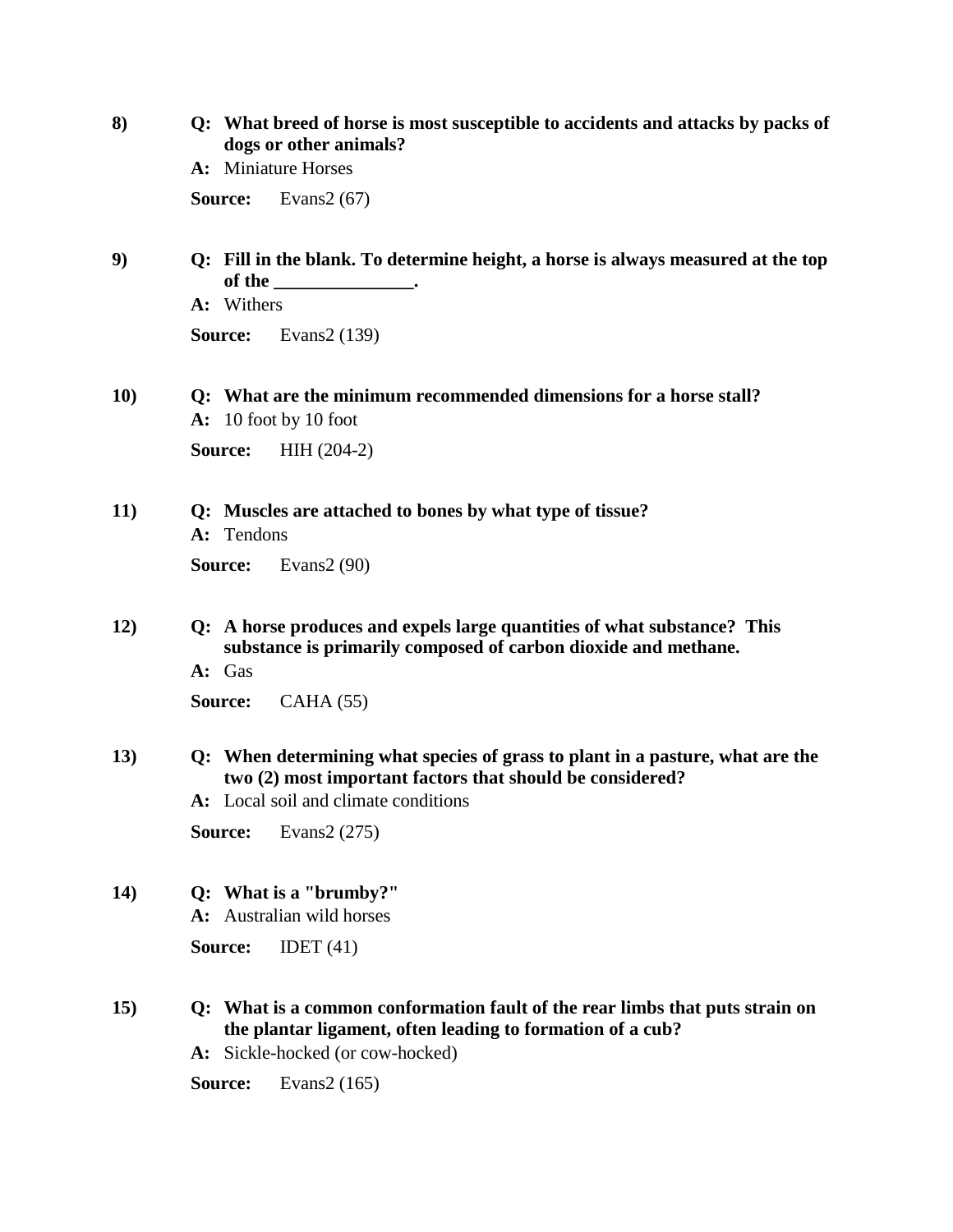**16) Q: What is the "angle of bite?"**

**A:** The outer angle at which the upper and lower incisors meet

**Source: IDET** (11)

### **17) Q: How large, in feet, is the blind spot directly in front of the horse? A:** 4-6 feet

**Source:** EqSci (59)

#### **TOSS-UP WITH BONUS ATTACHED**

- **18) Q: Horses with heat stroke must immediately receive first aid treatment that focuses on reducing the horse's body temperature quickly. Give two (2) ways this can be done.**
	- **A:** Hosing the horse down and scraping repeatedly or applying ice on the horse's topline

**Source:** HIH (410-1 & 2)

#### **19) BONUS**

#### **Q: Name four (4) causes of hyperthermia.**

**A:** Hot weather, over work, obesity, prolonged exposure to direct sun light, high humidity, transport, and poor stable ventilation

**Source:** AYHC (I204-2L)

#### **20) Q: In reference to showing, what is an "aged" horse?**

**A:** A horse that is six (6) years of age or older

**Source:** IDET (5)

**21) Q: What are the two (2) most dangerous vices to man? A:** Biting and nipping

**Source:** Evans2 (182)

#### **TOSS-UP WITH BONUS ATTACHED**

**22) Q: What coat color is a single dilution of black? A:** Grulla

**Source:** Evans2 (81)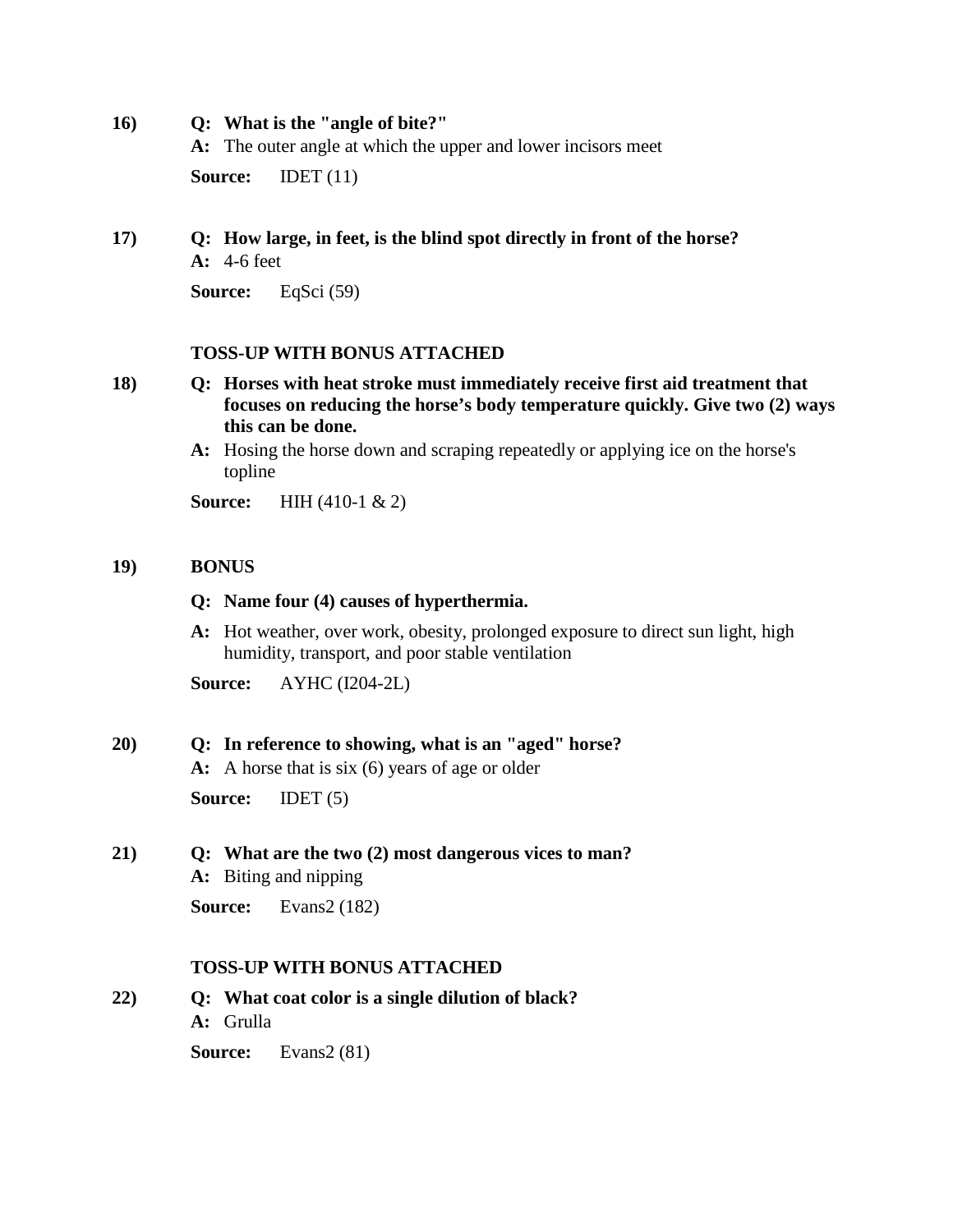#### **23) BONUS**

**Q: Name four (4) of the six (6) black coat color modifications.**

**A:** Bay, seal brown, buckskin, dun, grulla and perlino **Source:** Evans2 (473)

### **24) Q: What anatomical directional term refers to a structure located at the end of a limb?**

**A:** Proximal

**Source:** CAHA (2)

**25) Q: What term is used to describe a mare or stallion that is infertile? A:** Sterile

**Source:** IDET (255)

### **26) Q: The Thoroughbred breed originates from what county?**

**A:** England

**Source:** Evans2 (21)

#### **TOSS-UP WITH BONUS ATTACHED**

**27) Q: What small, insect-like parasite attacks both plants and animals? It causes severe itching by burrowing into the skin, or biting and sucking blood.**

**A:** Mites

**Source:** IDET (181)

#### **28) BONUS**

- **Q: Name five (5) types of internal parasites. Please use common names.**
- **A:** Stomachworms, tapeworms, threadworms, large and small strongyles, bots, lungworms, pinworms, ascarids (bloodworms)

**Source:** EqSci (189-190)

### **29) Q: An infection of the foot that causes necrosis of the frog and a foul, blackish discharge is called what?**

**A:** Thrush

**Source:** Evans2 (167)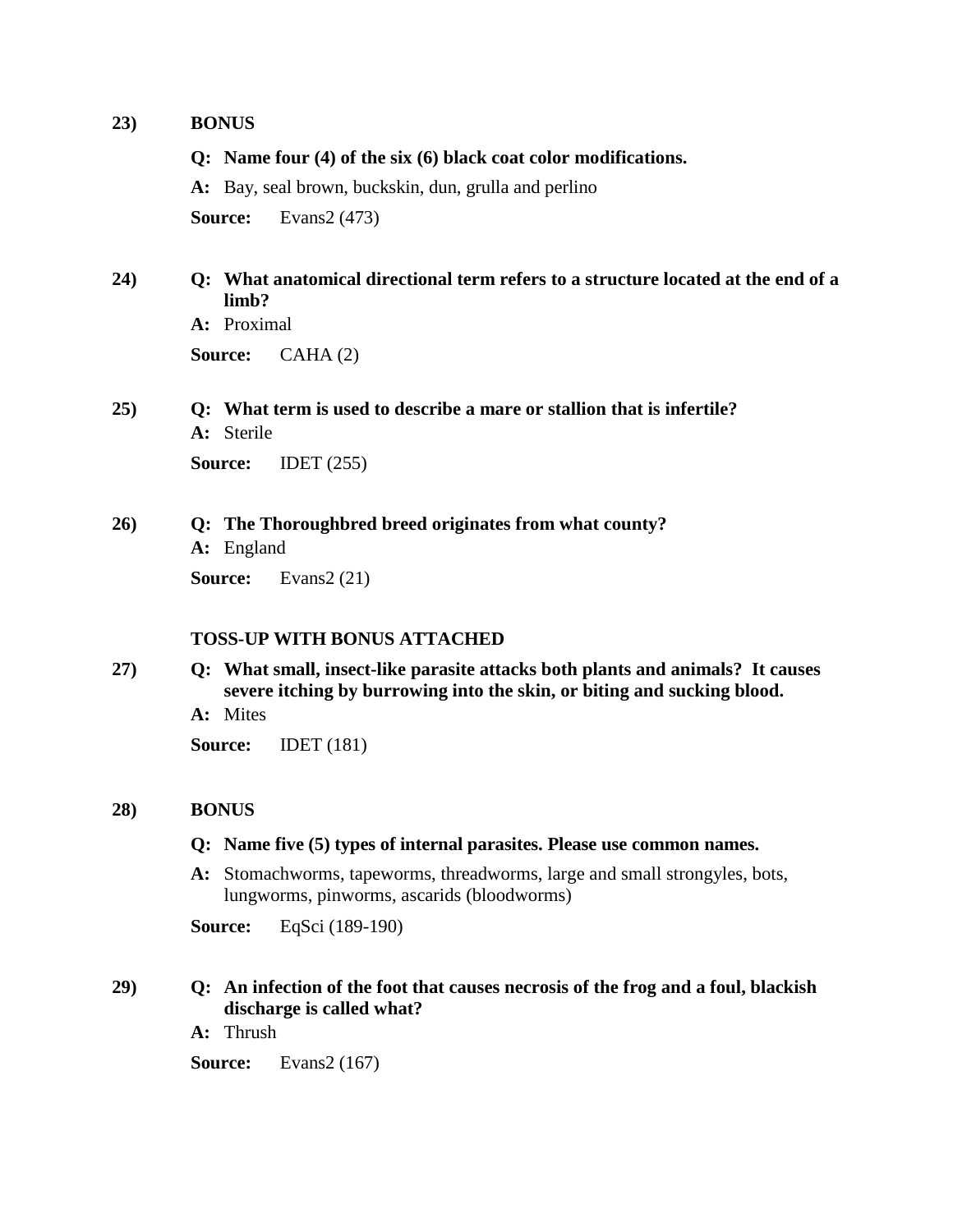### **30) Q: What artery carries blood from the heart to the lungs?**

**A:** Pulmonary artery

**Source:** Evans2 (194)

- **31) Q: It is said that one (1) year of a dog's life is approximately equal to seven (7) human years. How many "human years" are equivalent to one (1) horse year?**
	- **A:** Three

**Source:** HIH (450-1)

### **32) Q: Why would you carry Vick's Vapor Rub in your horse trailer?**

**A:** To rub in the nostrils of two (2) unfamiliar horses to prevent them from smelling each other and fighting

**Source:** Evans2 (816)

### **END OF ROUND THREE**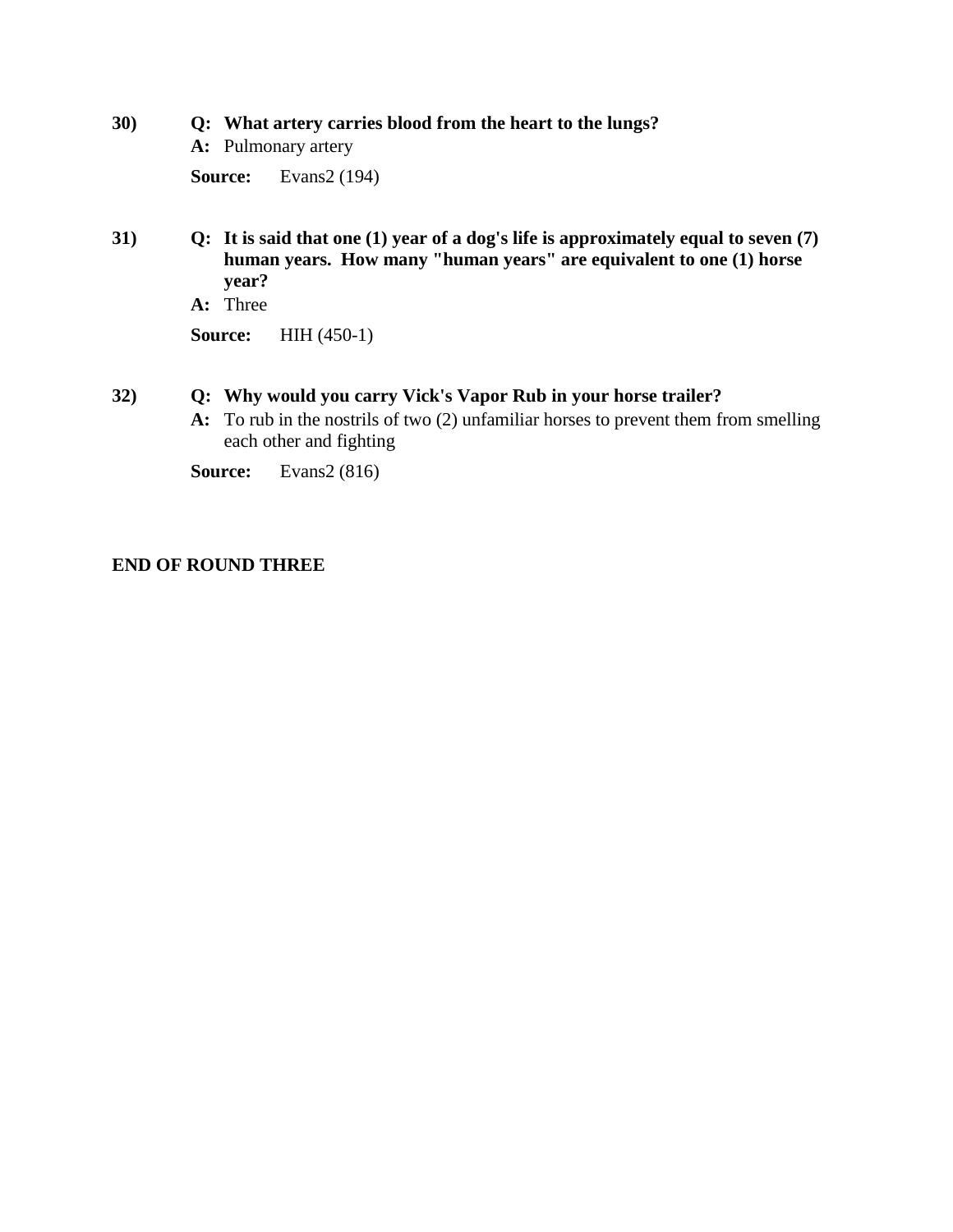# **2013 District Horse Bowl Contest Mixed Division Round Four**

- **1) Q: What is the average pulse rate of a foal at rest? A:** 80 to 90 beats per minute **Source:** EqSci (155)
- **2) Q: What nutrients are often referred to as "the building blocks of the body?" A:** Amino Acids **Source:** Evans2 (219)
- **3) Q: Samples of what two (2) substances can be submitted for DNA testing? A:** Blood or hair

**Source:** EqSci (103)

**4) Q: What five (5) gaits are called in an American Saddlebred 5-gaited pleasure class?**

**A:** Flat walk, trot, slow gait, canter, rack

**Source:** Evans2 (40)

**5) Q: What term describes a ring-like band of muscle fibers that constrict to close a passageway?**

**A:** Sphincter

**Source:** IDET (251)

**6) Q: Approximately 65 to 75% of a horse's total body weight is made up of what basic nutrient?**

**A:** Water

**Source:** EqSci (115)

**7) Q: What is the most common infectious respiratory disease of the horse? A:** Influenza (rhinopneumonitis acceptable as well)

**Source:** AYHCLM (101-103)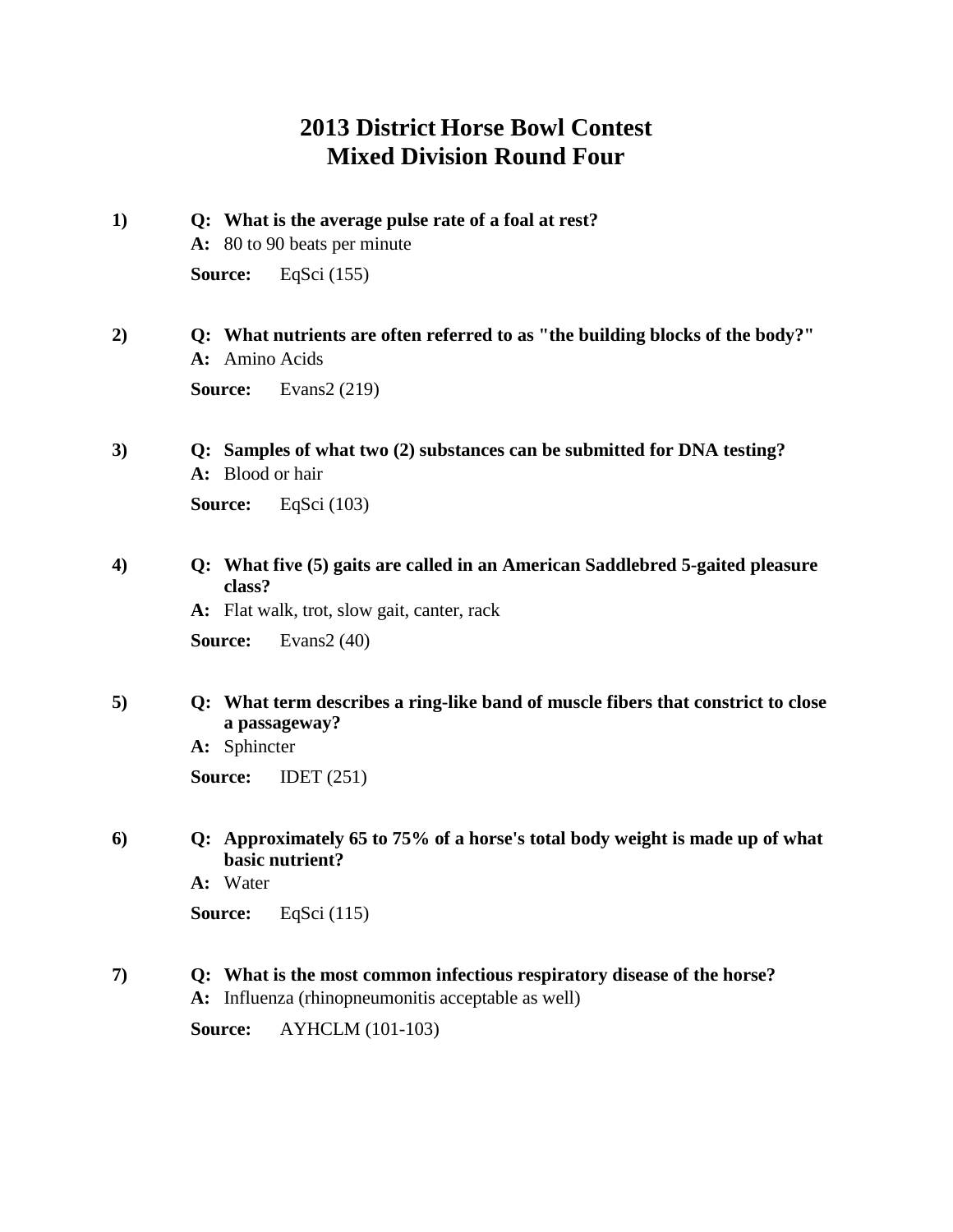**8) Q: What term describes the rhythmic opening and closing of the labia? This behavior is typically shown by mares in heat.**

**A:** Winking

**Source:** Lewis2 (408)

### **9) Q: What is a common name for hyperthermia?**

**A:** Heatstroke, sunstroke, heat exhaustion or heat cramps

**Source:** AYHC (410-1)

#### **10) Q: What is scours?**

**A:** Diarrhea caused by stress, improper nutrition, etc. Scours typically refers to diarrhea in foals

**Source:** IDET (240)

#### **11) Q: What are two (2) signs of a horse with a diet deficient in protein?**

**A:** Weight loss, reduced performance ability, slowed hair growth, shedding, a coarse, unkempt appearance, slow hoof growth, hoof splitting, hoof cracking

**Source:** Lewis2 (14)

#### **12) Q: What type of animals are included in the order Perissodactyla?**

**A:** Hoofed, odd-toed non-ruminants

**Source:** Evans2 (13)

#### **13) Q: What is the purpose of a hardy?**

**A:** A farrier tool used to cut hot metals, such as the heels of a shoe

**Source:** Evans2 (727)

#### **14) Q: What do the initials, "GnRH" stand for?**

**A:** Gonadotropin releasing hormone

**Source:** Evans2 (337)

#### **15) Q: Borreliosis is commonly referred as what?**

**A:** Lyme's Disease

**Source:** HIH (655-1)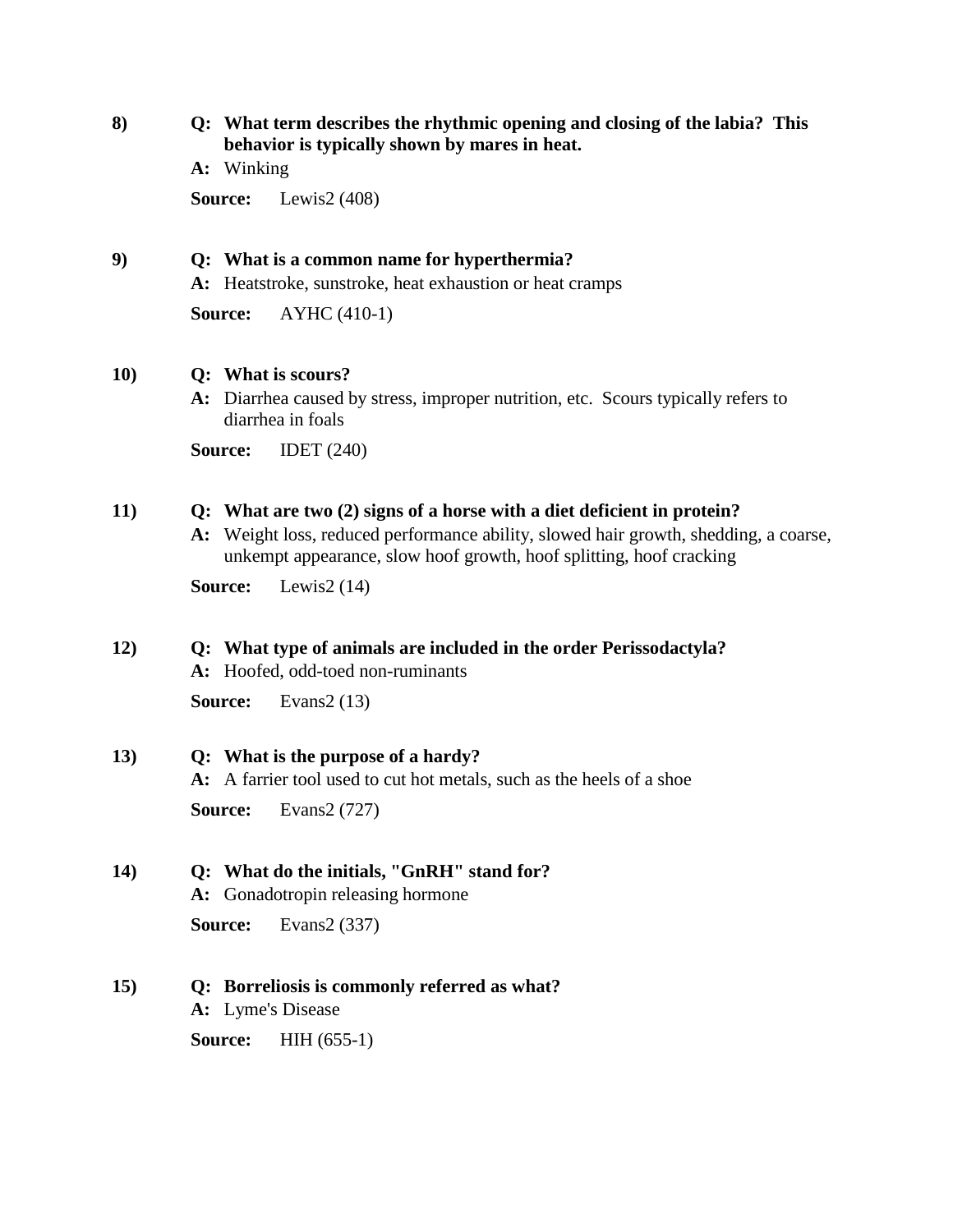- **16) Q: Name one (1) function of the body, other then bone formation, that requires calcium.**
	- **A:** Normal muscular activity, blood clotting, blood pressure regulation, brain & nerve function

**Source:** Evans2 (221)

#### **17) Q: What term describes a horse trained to mount from the off side?**

**A:** Indian Broke

**Source:** IDET (151)

#### **TOSS-UP WITH BONUS ATTACHED**

**18) Q: The length of a horse's stride is influenced greatly by the slop of its shoulder. A very steep shoulder angle results in what type of stride length?**

**A:** Short stride

**Source:** HIH (220-6)

#### **19) BONUS**

**Q: Name three (3) conformation faults that would predispose a horse to ringbone.**

**A:** Base wide, base narrow, toe-in (pigeon-toed), toe-out (splay-footed)

**Source:** HIH (220-6)

#### **20) Q: What is the main function of bone marrow?**

**A:** Production of red and some white blood cells

**Source:** IDET (34)

**21) Q: How much does a horse's hoof grow, in inches, per month? A:** 1/4 -1/2" per month

**Source:** Evans2 (720)

#### **TOSS-UP WITH BONUS ATTACHED**

- **22) Q: For approximately how many years have humans utilized the horse for work?**
	- **A:** Approximately 5,000 years

**Source:** EqSci (13)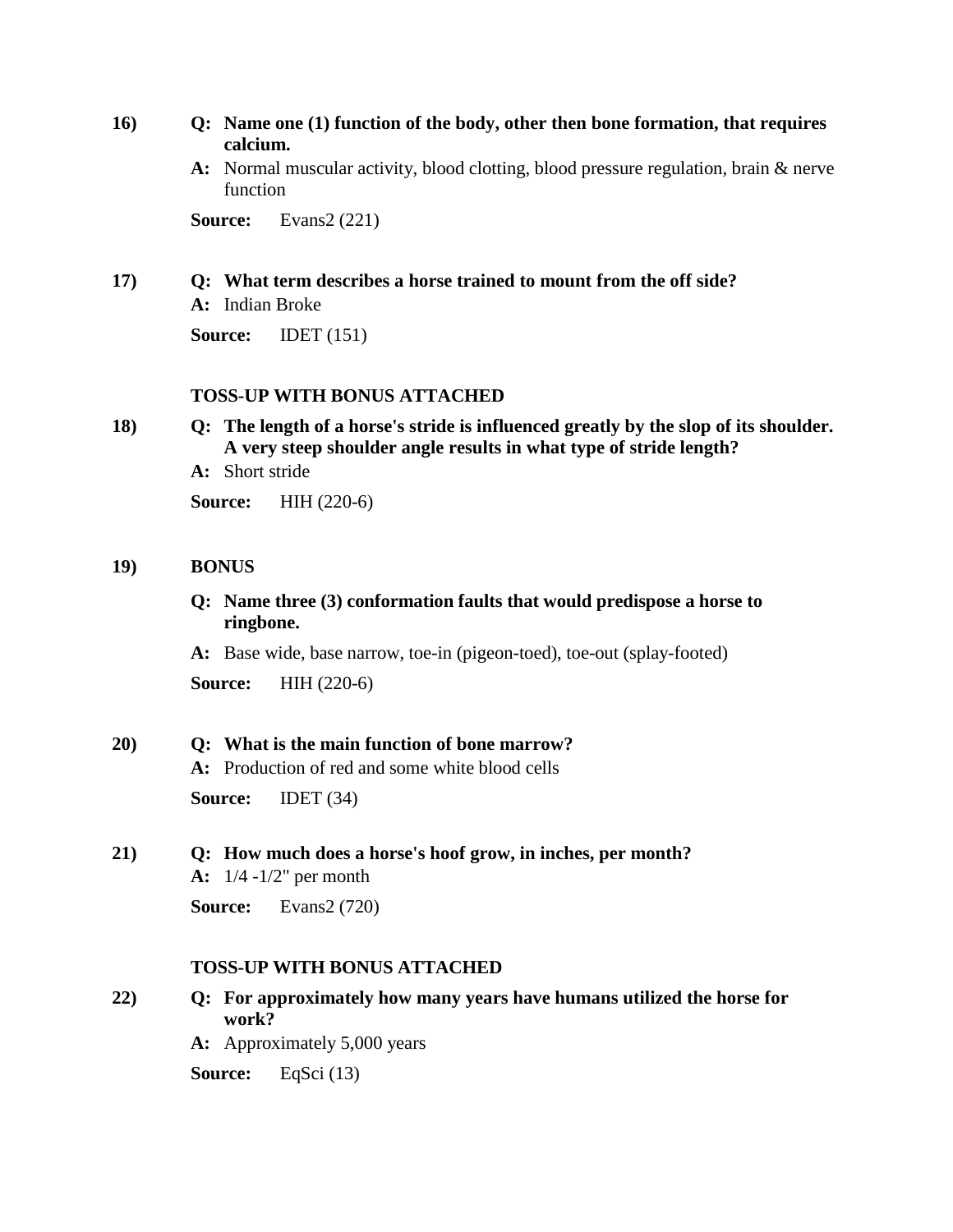#### **23) BONUS**

#### **Q: Throughout history, what were the five (5) major uses of the horse?**

**A:** Food, transportation, work, war, recreation (competition) **Source:** EqSci (1)

**24) Q: What term describes a muscular depression of unknown origin? These marks are often seen on the neck, but may occur on the shoulder or quarters.**

**A:** Prophet's thumb or mark

**Source:** IDET (221)

#### **25) Q: What are the two (2) classes of vitamins?**

**A:** Fat and water soluble

**Source:** EqSci (122)

#### **26) Q: What is the major site of bacterial infection in the newborn foal?**

**A:** Navel stump

**Source:** AYHC (950-1)

#### **TOSS-UP WITH BONUS ATTACHED**

### **27) Q: What are four (4) uses of a saddle blanket?**

**A:** To protect the horse's back, absorb sweat and moisture, protect the saddle, and help the saddle fit better

**Source:** HIH (1100-1)

#### **28) BONUS**

- **Q: Although it is described as German Silver, a bit made from this material is not made from silver and is actually a combination of three (3) different metals. Name the metals found in German Silver.**
- **A:** Copper, nickel, and stainless steel

**Source:** HIH (1100-10)

**29) Q: What mineral is found in large quantities in hemoglobin and myoglobin? A:** Iron

**Source:** Lewis2 (38)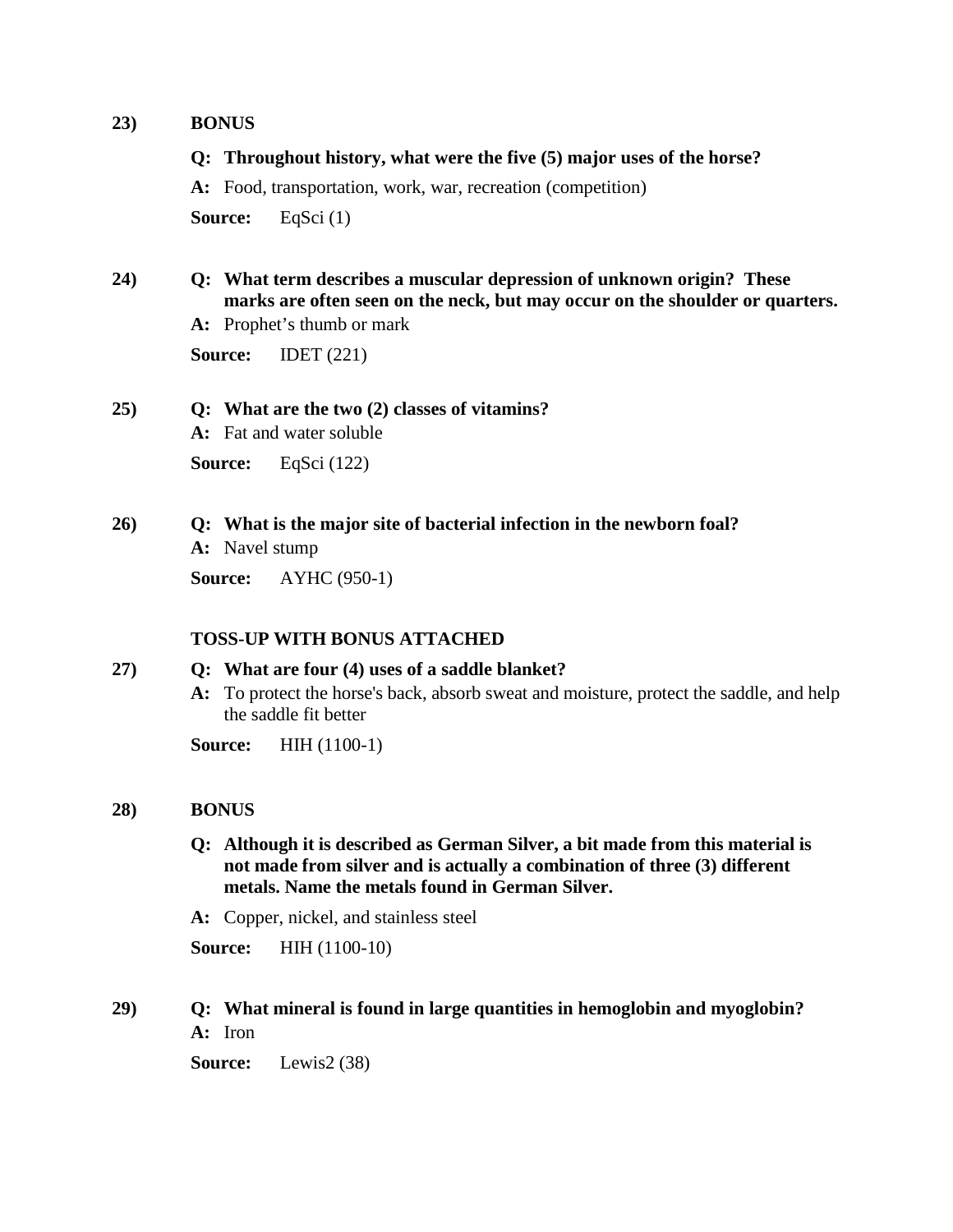# **30) Q: Name three (3) light breeds of horse that originated in Germany.**

**A:** Trakehner, Hanoverian, Holsteiner

Source: Evans2 (74)

# **31) Q: What is another term for the oviducts? A:** Fallopian tubes

**Source:** AYHC (I226-2L)

### **32) Q: What is the major site of nutrient absorption? A:** Small intestine

**Source:** HIH (710-1)

### **END OF ROUND FOUR**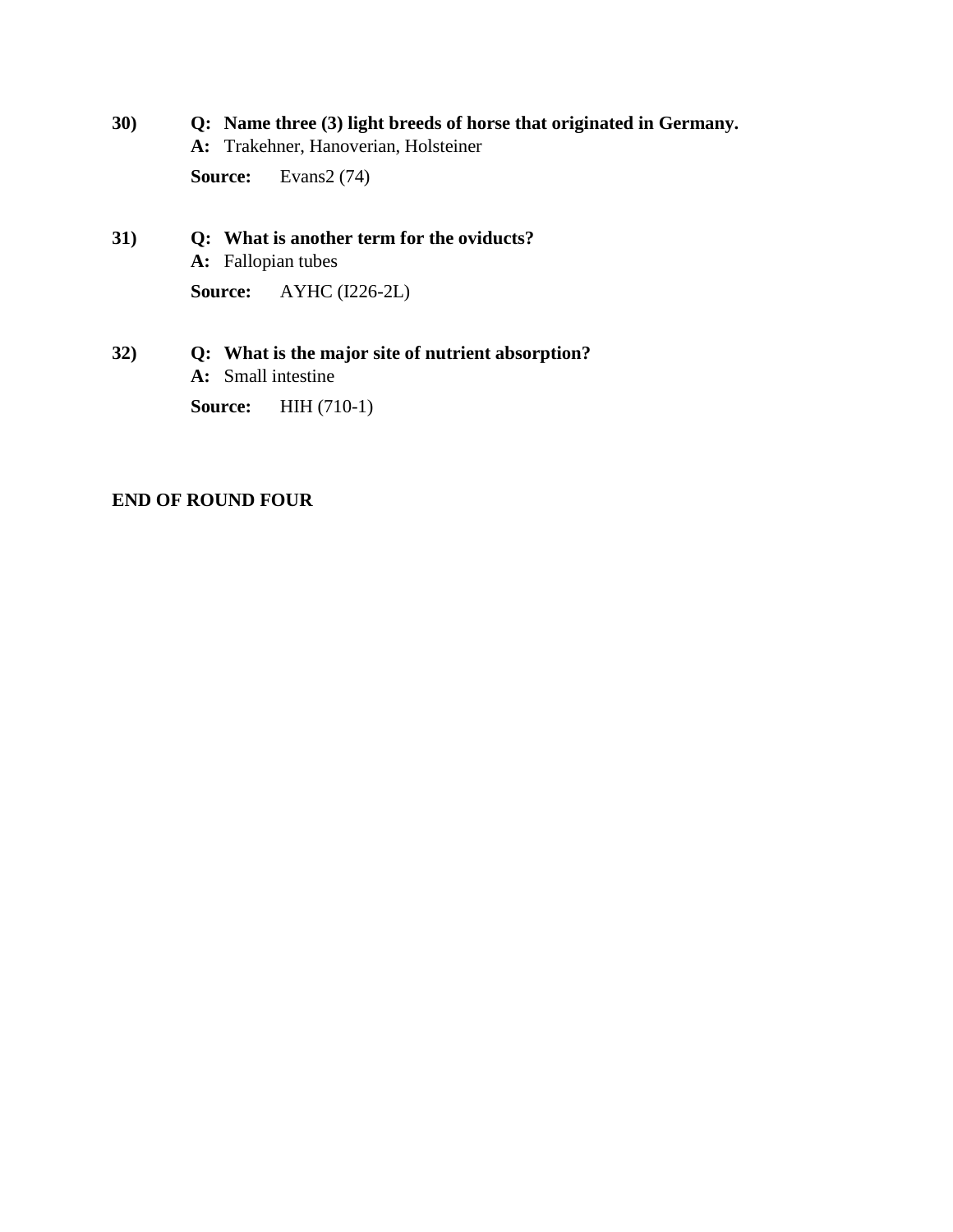# **2013 District Horse Bowl Contest Mixed Division Round Five**

**1) Q: Mycotoxins are toxic substances produced by what?**

**A:** Molds or fungi

**Source:** Lewis2 (346)

### **2) Q: What two (2) minerals are required for the regulation of all body fluids? A:** Sodium and chloride

**Source:** Lewis2 (25)

**3) Q: What is drenching? A:** Giving liquid medication to a horse by pouring it down its throat **Source:** IDET (84)

## **4) Q: What type of base of support does the horse have at the walk?**

**A:** A triangular base of support

**Source:** EqSci (70)

### **5) Q: What is hypoxia?**

**A:** A lack of blood oxygen

**Source:** AYHC (940-2)

#### **6) Q: What is another term for the deciduous teeth?**

**A:** Baby or milk teeth

**Source:** EqSci (216)

### **7) Q: What are the tubes called that carry urine from the kidneys to the bladder? A:** Ureters

**Source:** Evans2 (119)

**8) Q: Why is it necessary for the horse to have a diet adequate in fats and oils? A:** For the absorption of the fat soluble vitamins A,D,E,K

**Source:** Lewis2 (18)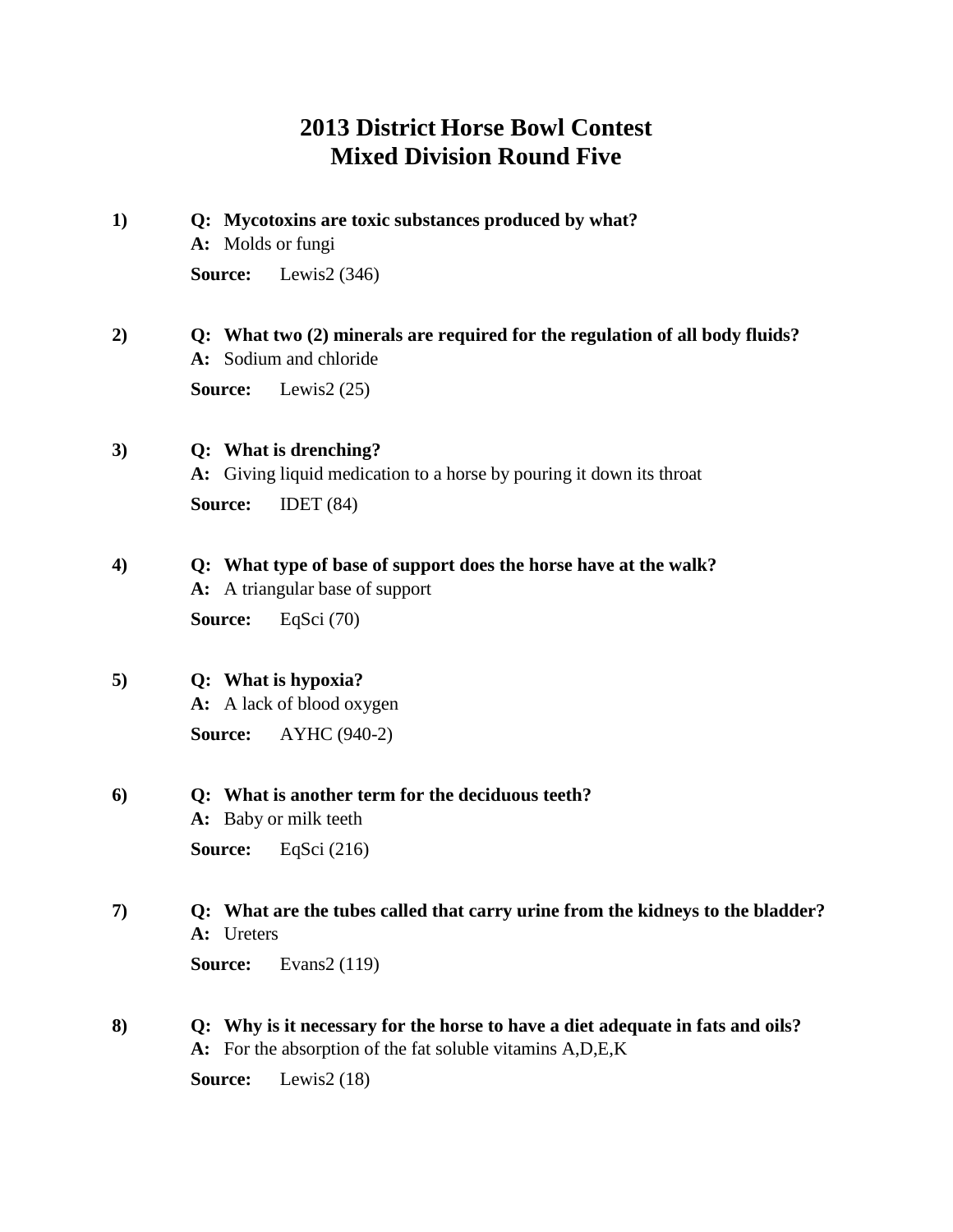**9) Q: What is a chronic purulent inflammation of the lateral cartilage of the hoof, characterized by draining tracts at or just above the coronary band, that periodically heal and reopen?**

**A:** Quittor

**Source:** Lewis2 (401)

#### **10) Q: What is anaerobic exercise?**

**A:** High intensity exercise where the heart rate exceeds 150 bpm. Examples include short sprints and long fast gallops

**Source:** HIH (895-1)

### **11) Q: What part of the mare's reproductive tract acts as a physical barrier between the vagina and the uterus?**

**A:** Cervix

**Source:** HIH (910-1)

#### **12) Q: What was the horse's greatest contribution to human history?**

**A:** Use as a war machine

**Source:** Evans2 (6)

### **13) Q: What is myelitis?**

**A:** Inflammation of the spinal cord

**Source:** IDET (184)

### **14) Q: What are the two (2) different uses of the term "haw" when referring to the horse?**

**A:** The third eyelid, and a teamster's term for signaling a term to the left **Source:** IDET (130)

#### **15) Q: At what age does a mare's reproductive ability decrease?**

**A:** After sixteen (16) years of age

**Source:** HIH (940-1)

#### **16) Q: What two (2) bones make up the gaskin?**

**A:** Tibia and fibula

**Source:** Evans2 (687)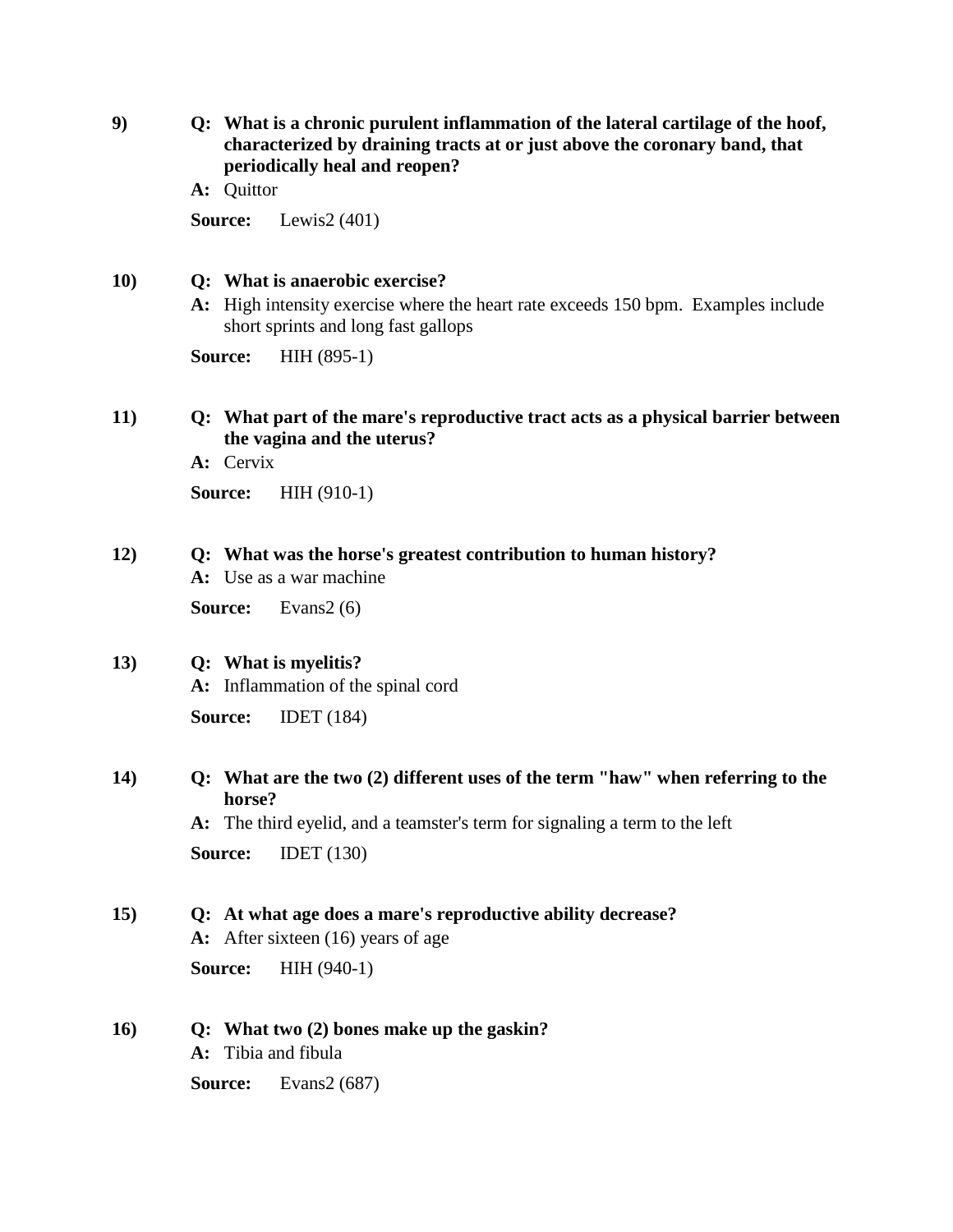**17) Q: What is the shape of the horse's incisors at age twenty (20)? A:** Triangular

**Source:** EqSci (218)

#### **TOSS-UP WITH BONUS ATTACHED**

**18) Q: What is the average weight of a draft horse? A:** 1,600-2,200 pounds **Source:** Evans2 (69)

#### **19) BONUS**

**Q: Name five (5) draft horse breeds. A:** Belgian, Shire, Percheron, Clydesdale, Suffolk **Source:** EqSci (47)

**20) Q: How long after ovulation is an egg viable? A:** 12-24 hours

**Source:** Evans2 (396)

**21) Q: What type of palates are found in the mouth? A:** Hard and soft

**Source:** Evans2 (106-107)

#### **TOSS-UP WITH BONUS ATTACHED**

- **22) Q: Rhabdomyolysis is mostly seen in the draft breeds. What is another term for rhabdomyolysis?**
	- **A:** Tying-up, monday morning sickness, or azoturia

**Source:** EqSci (100)

#### **23) BONUS**

#### **Q: What do the initials "TPR" stand for and what are the normal TPR ranges?**

**A:** Respiration rate- 8-16 breaths per minute, pulse rate- 32-44 beats per minute, and temperature- 99-100.5ºF

**Source:** HIH (410-1)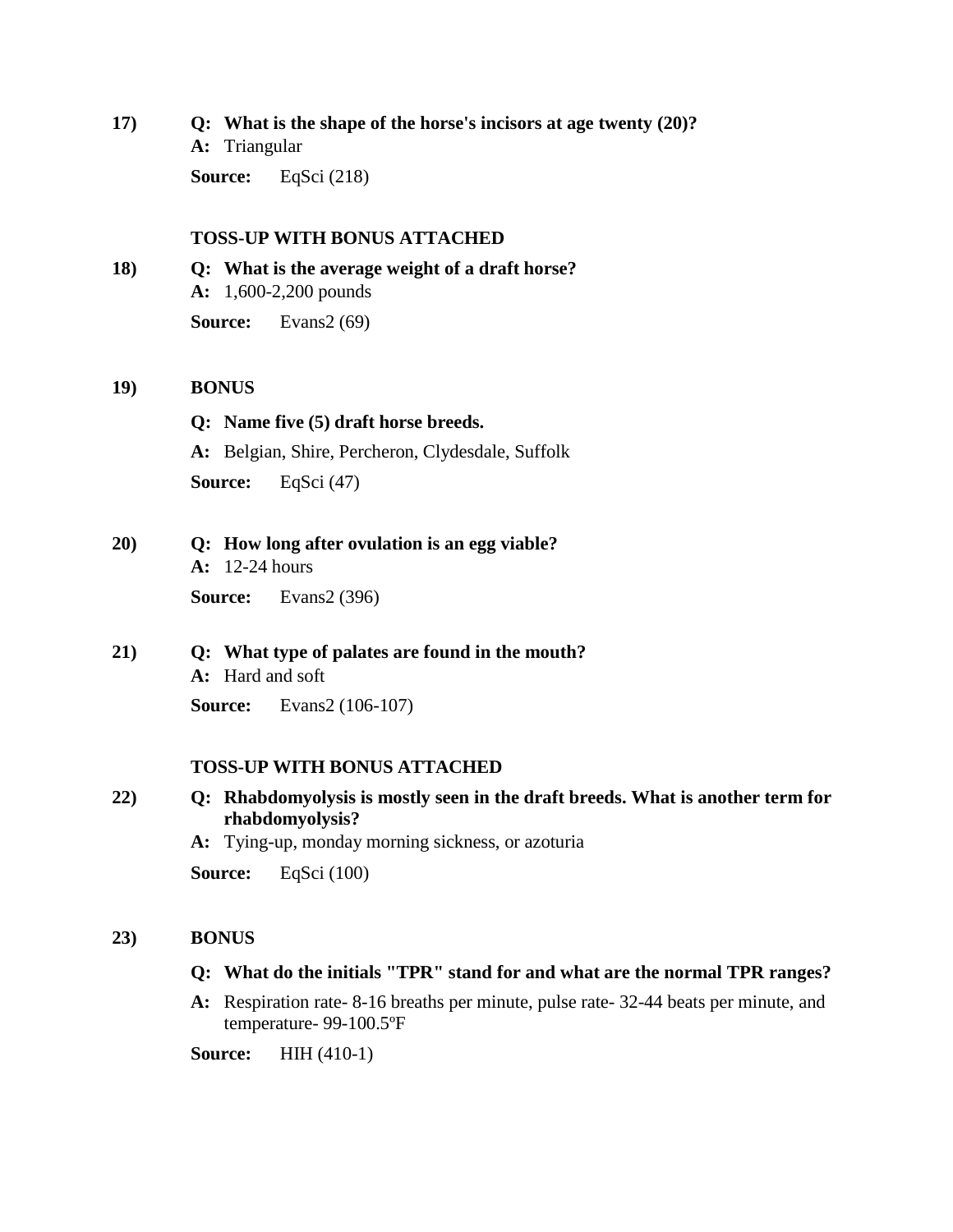**24) Q: The cauda equina is the collection of spinal nerve roots that extend from the end of the spinal cord within the vertebral canal. What does the term "cauda equina" mean?**

**A:** Latin for "horse's tail"

**Source:** CAHA (plate 79)

**25) Q: What type of Equine Encephalomyelitis has the lowest morality rate? A:** Western

**Source:** AYHC (625-3)

**26) Q: What is the term used to describe an unbranded stray horse? A:** Maverick

**Source:** IDET (176)

#### **TOSS-UP WITH BONUS ATTACHED**

**27) Q: Perlino is a double dilution of what coat color? A:** Bay

**Source:** Evans2 (482)

#### **28) BONUS**

**Q: Name three (3) colors that are eligible for registration in the Buckskin Registry.**

**A:** Buckskin, dun, grulla or red dun

**Source:** Evans2 (51)

#### **29) Q: At what age are are male horses usually castrated?**

**A:** Between birth and two (2) years of age

**Source:** Evans2 (384)

**30) Q: How many bones are in the carpus? A:** Seven (7) or eight (8) **Source:** Evans2 (684)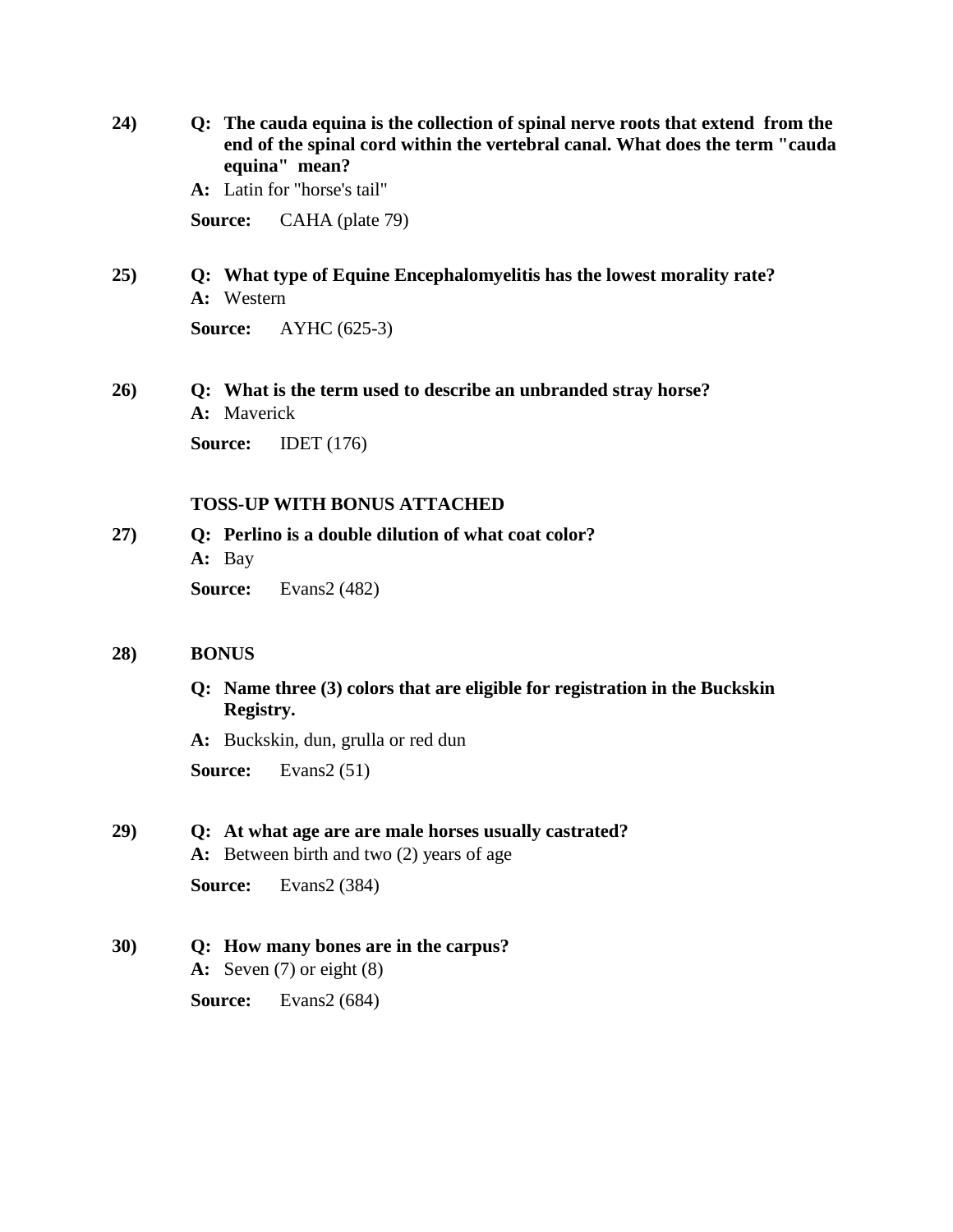**31) Q: What is a sex-linked genetic disorder?**

**A:** The genetic disorder is carried on a sex chromosome

**Source:** EqSci (99)

**32) Q: How much urine does an average horse excrete per day, in quarts? A:** Approximately four (4) to seven (7) quarts

**Source:** HIH (425-2)

### **END OF ROUND FIVE**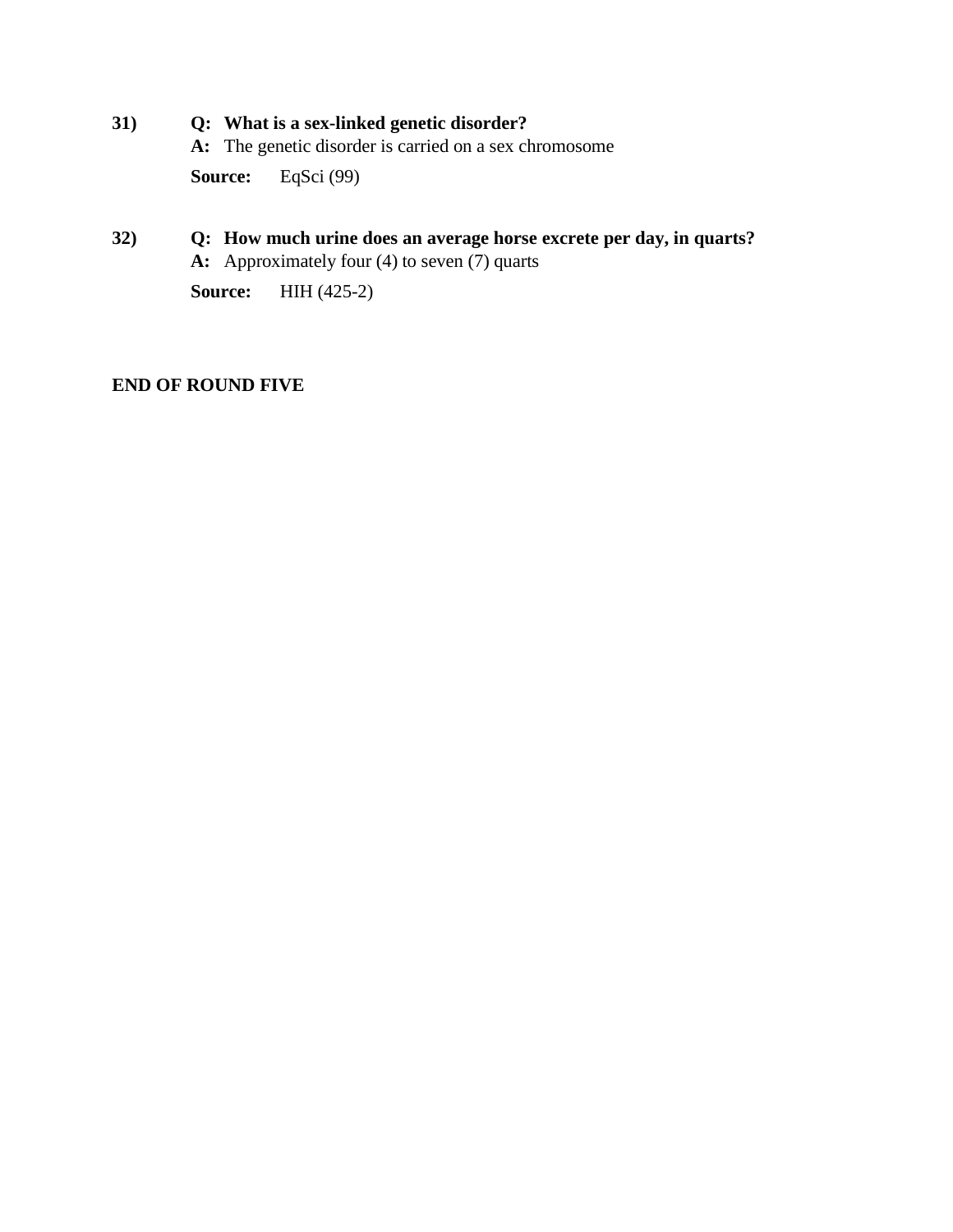# **2013 District Horse Bowl Contest Mixed Division Round Six**

- **1) Q: What are the two (2) general classifications of abortions? A:** Infectious and non-infectious **Source:** Evans2 (425)
- **2) Q: How many players are on a polo team? A:** Four (4) **Source:** Evans2 (163)
- **3) Q: Describe a tostado colored horse. A:** Red coat color with dark red points **Source:** EqSci (41)
- **4) Q: When muscle fibers are relaxed, what do they do?**

**A:** Lengthen (they shorten when the muscle contracts) **Source:** Evans2 (99)

- **5) Q: What does the term "integumentary" refer to?**
	- **A:** The skin and associated structures

**Source:** Evans2 (181)

**6) Q: Increased risk of laminitis has been linked to what component of the horse's diet?**

**A:** Increased sugar or carbohydrate levels (high non-structural carbohydrates)

**Source:** EqSci (67)

- **7) Q: Under normal circumstances, approximately how long is the second stage of parturition?**
	- **A:** 15-30 minutes (ranges from 10 minutes to 1 hour)

**Source:** AYHC (940-4)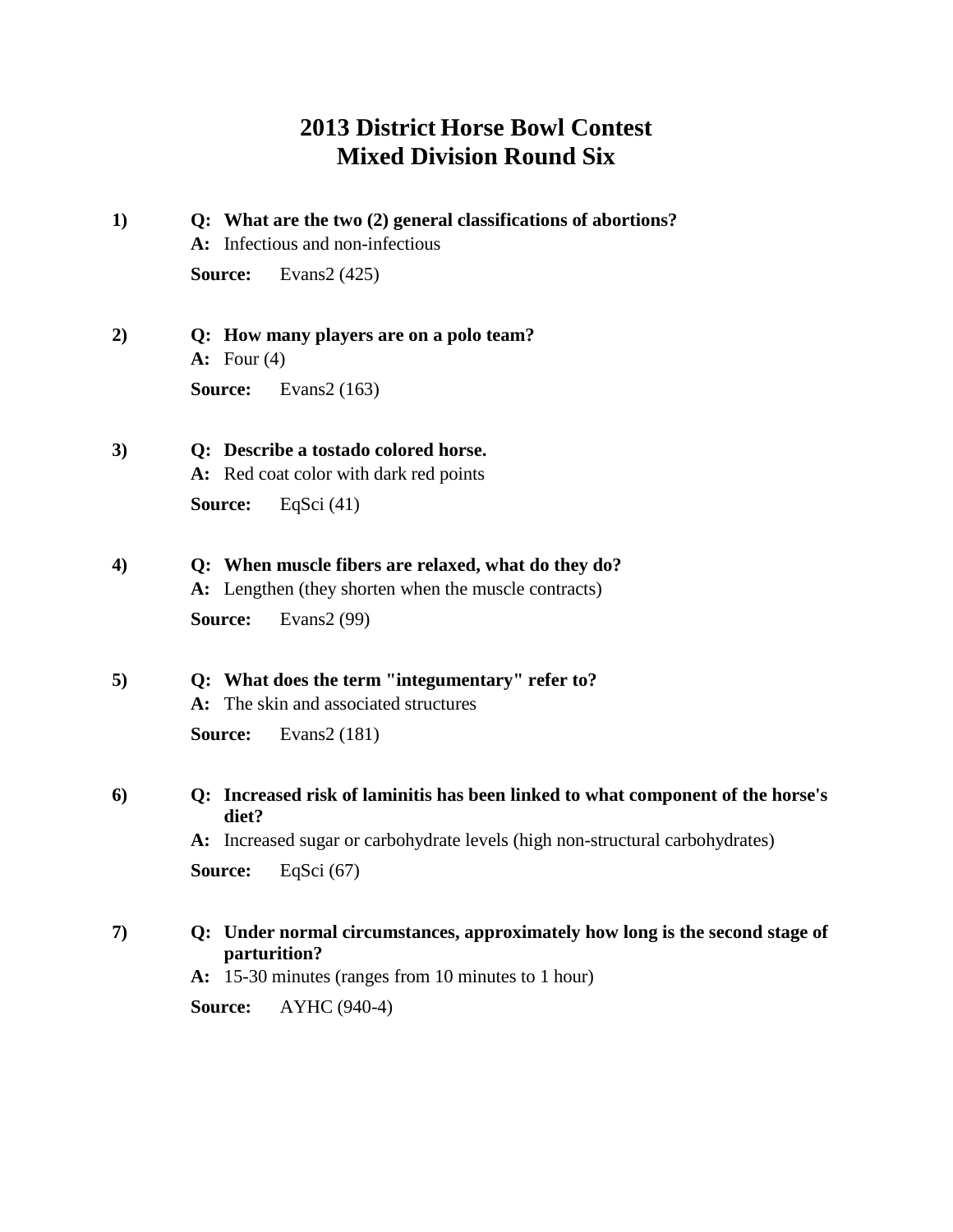#### **8) Q: Prior to ovulation, from where are the estrogenic hormones secreted?**

**A:** From the follicles

**Source:** Evans2 (201)

### **9) Q: Describe the difference between a sign and a symptom of disease and give an example of each.**

**A:** A sign is an objective, measurable evidence of a health issue (ex. temperature, pulse, respiration). A symptom is subjective evidence of a health issue as perceived by an observer (ex. lack of appetite, lessened activity level, pacing in circles)

**Source:** EqSci (166)

### **10) Q: What is the buccal cavity?**

**A:** The mouth

**Source:** Evans2 (92)

### **11) Q: Iron is an important component of hemoglobin. What is the purpose of iron in the bloodstream?**

**A:** Iron is needed for oxygen storage and transportation in the cells of the body

**Source:** EqSci (139)

- **12) Q: The molds penicillium, aspergillus, and fusarium are responsible for most mycotoxin production. They are found sproadically in harvested and unharvested feeds. What is the most significant enviromental factor in determining mold growth and mycotoxin production?**
	- **A:** Moisture

**Source:** Lewis2 (347)

#### **13) Q: How many days does estrus last?**

**A:** Five (5) to seven (7) days

**Source:** HIH (910-5)

#### **14) Q: What is the most widely used hormone for reproductive therapy in mares? A:** Prostaglandin

**Source:** AYHC (930-3)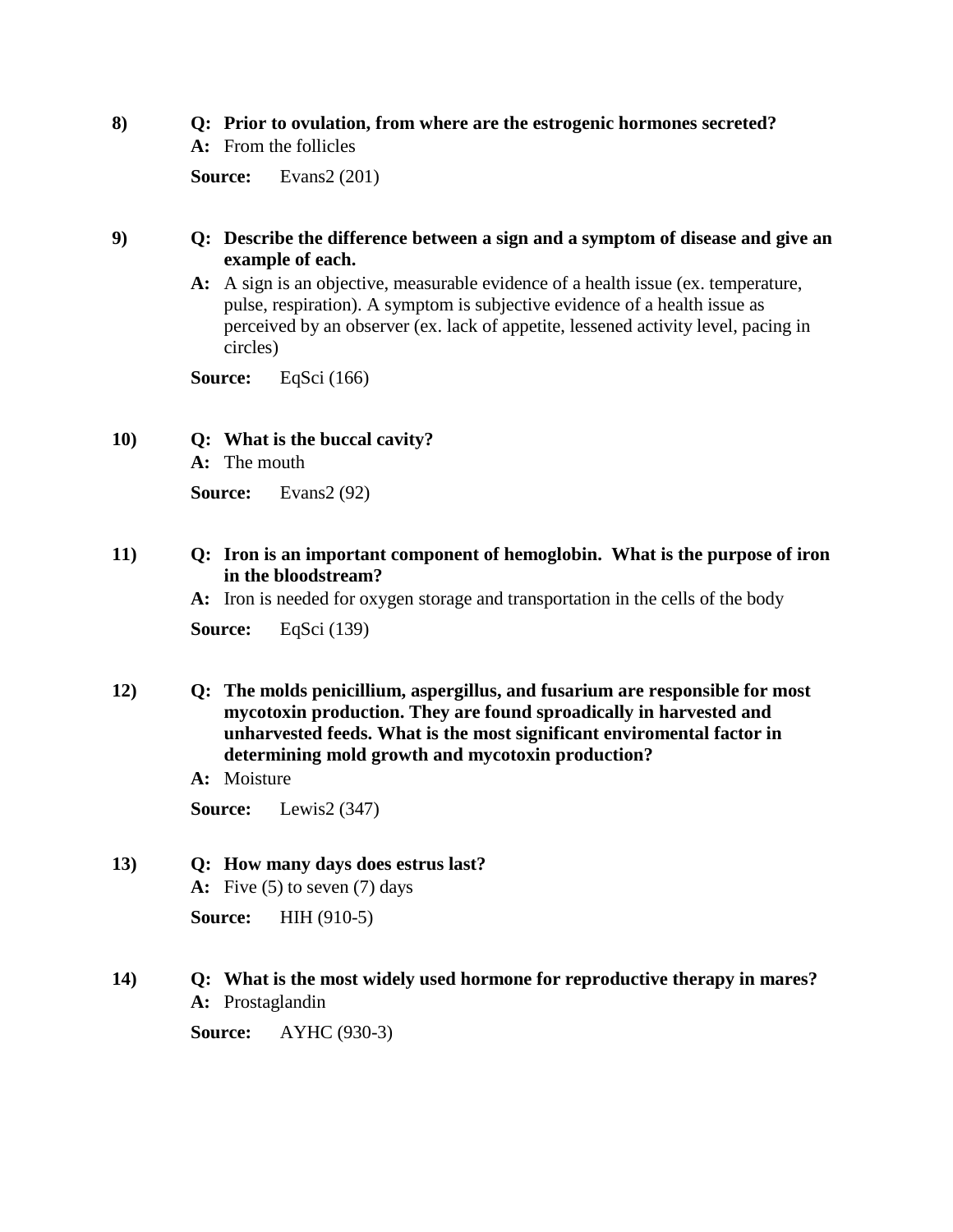**15) Q: What are the two (2) major vectors around the barn responsible for transmission of stomach worms?**

**A:** Horseflies and stableflies

**Source:** Lewis2 (158)

**16) Q: What term refers to a disease of the muscle?**

**A:** Myopathy

**Source:** Evans2 (104)

- **17) Q: What are the proteins found in body fluids, such as colostrum, that produce an immunity or resistance to foreign substances such as bacteria or viruses?**
	- **A:** Immunoglobulins

**Source:** Lewis2 (393)

#### **TOSS-UP WITH BONUS ATTACHED**

- **18) Q: What term descibes drugs that are administered to control parasite infection?**
	- **A:** Anthelmintics

**Source:** Evans2 (646)

#### **19) BONUS**

#### **Q: What are four (4) factors that would influence your deworming program?**

**A:** Climate, humidity, rainfall, season, stocking rate, class of horse, grazing system, etc.

**Source:** HIH (430-7)

### **20) Q: When referencing the dental formula, what do the initials "I," "C," "P," and "M" stand for?**

**A:** I-incisors, C-canines, P-premolars, M-molars

**Source:** Evans2 (92)

### **21) Q: Which two (2) types of equine herpesvirus can cause rhinopneumonitis?**

**A:** EHV strains one (1) and four (4)

**Source:** HIH (610-1)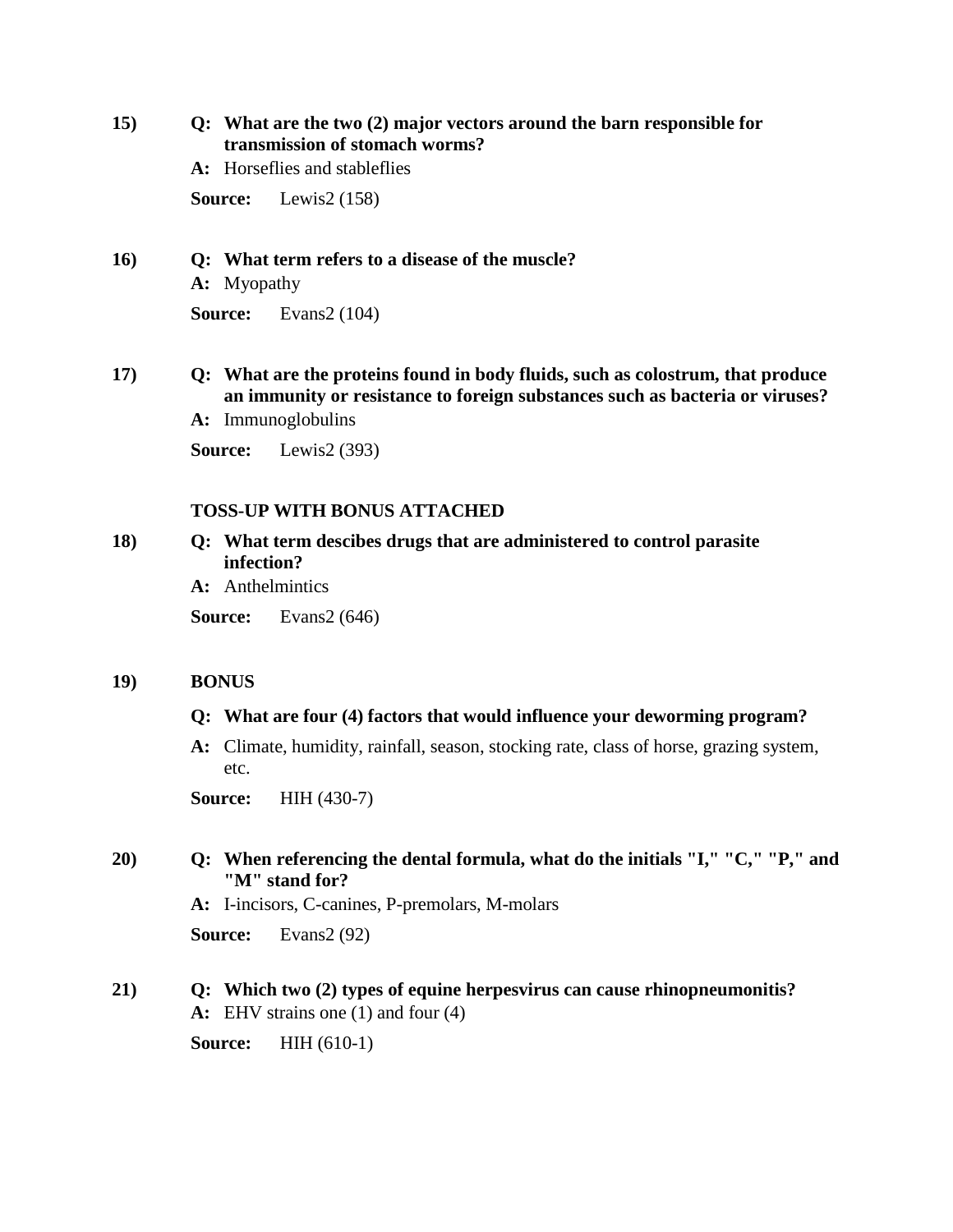#### **TOSS-UP WITH BONUS ATTACHED**

# **22) Q: Describe three (3) characteristics of healthy equine urine. A:** Somewhat thick and syrupy, cloudy and colored yellow to orange **Source:** CAHA (68)

#### **23) BONUS**

- **Q: The volume of urine excreted by a horse varies depending on what four (4) factors?**
- **A:** Quantity of water consumed, type of feed, amount of work and environmental temperature

**Source:** CAHA (68)

#### **24) Q: Where did the Trakehner breed originate?**

**A:** East Prussia

**Source:** HIH (166-1)

- **25) Q: Approximately how long, in feet, is the small intestine of the horse? A:** Approximately seventy (70) feet **Source:** EqSci (111)
- **26) Q: How does the gestation length of the jennet compare to that of the mare? A:** It is approximately thirty (30) days longer

**Source:** Evans2 (76)

#### **TOSS-UP WITH BONUS ATTACHED**

#### **27) Q: What is alopecia?**

**A:** Local or general loss of hair, usually associated with some type of inflammatory skin disease

**Source:** Evans2 (377)

#### **28) BONUS**

- **Q: What are the nine (9) body systems of the horse?**
- **A:** Digestive, nervous, skeletal, muscular, respiratory, circulatory, endocrine, reproductive, integumentary

**Source:** Evans2 (89)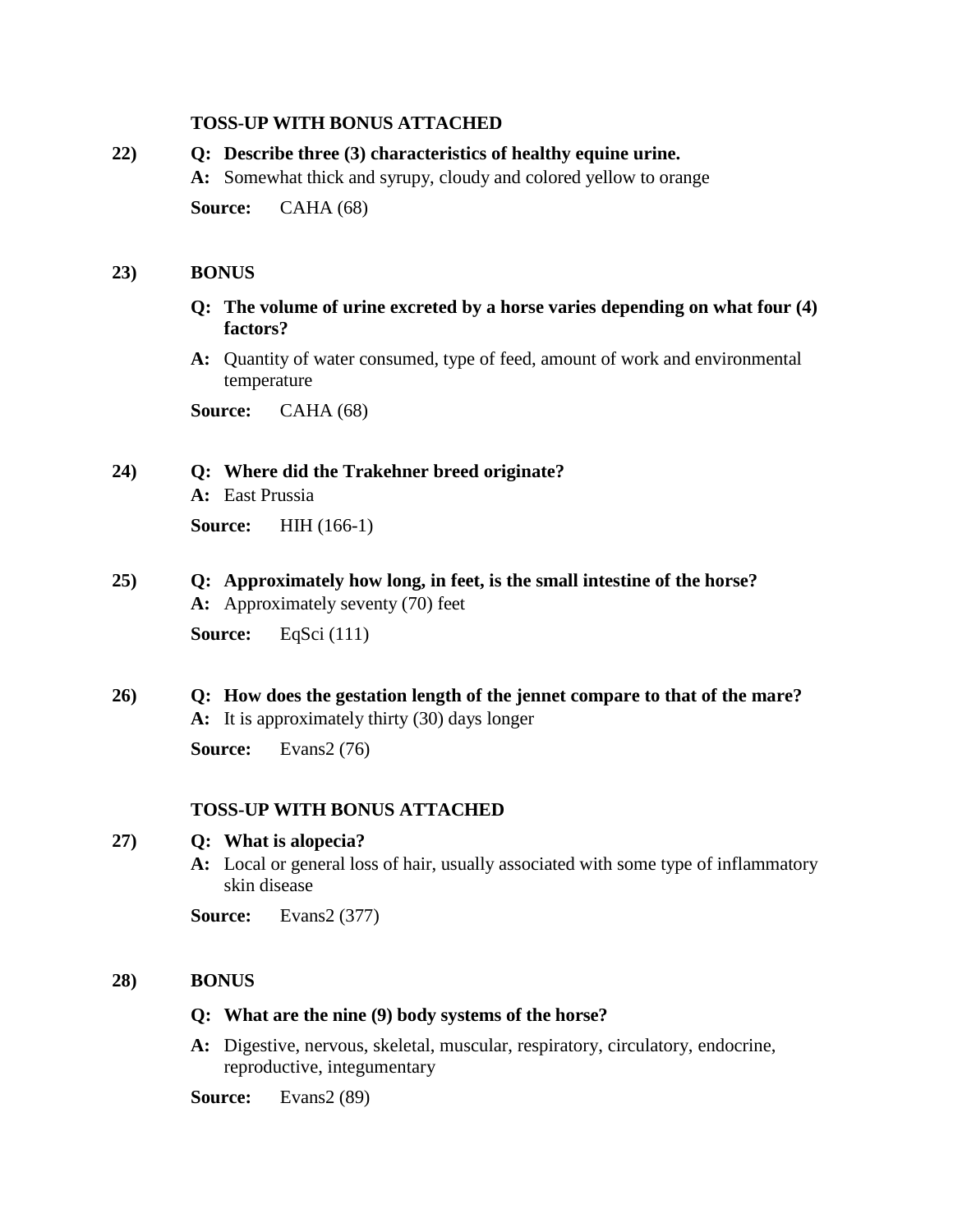**29) Q: Bacteria in the horses's hind gut can synthesize all vitamins except which two (2)?**

**A:** Vitamins A and E

**Source:** EqSci (122)

- **30) Q: What organ serves a number of functions, such as transporting spermatozoa and other contributions of the testes to semen, concentrating the spermatozoa as a result of water absorption, and providing a place for maturation and storage of spermatozoa?**
	- **A:** Epididymus

**Source:** Evans2 (358)

**31) Q: What three (3) anotomical structures compose the mare's vulva? A:** Labia, clitoris, and vestibule

**Source:** AYHCLM (326-1)

### **32) Q: The meconium should be passed by the foal within twelve (12) hours of birth. What should be done if this does not occur?**

- **A:** Give the foal an enema
- **Source:** Evans2 (428)

### **END OF ROUND SIX**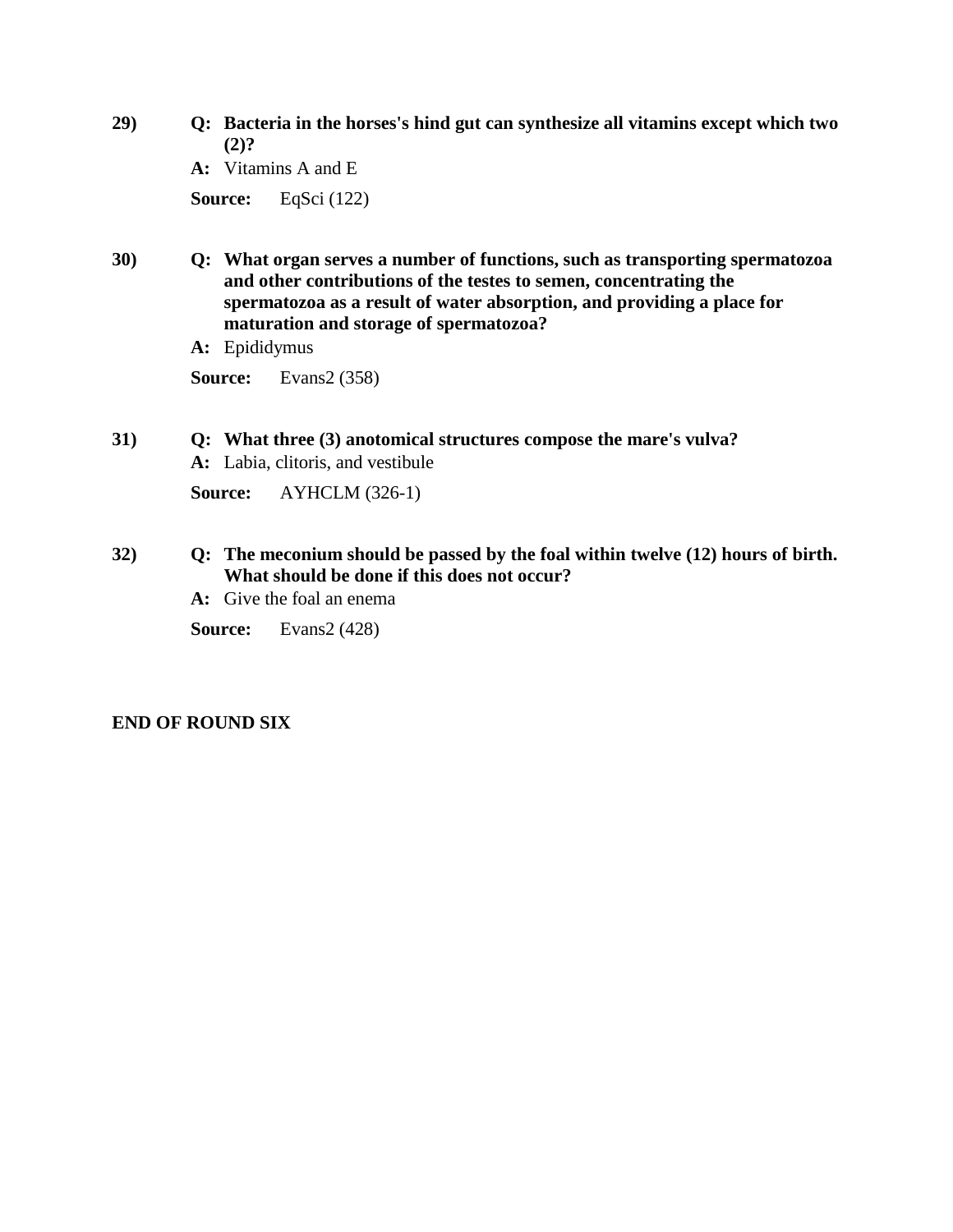# **2013 District Horse Bowl Contest Mixed Division Round Seven**

### **1) Q: What was the name of the foundation sire for the Tennessee Walking Horse Breeders Association in 1935?**

**A:** Allan F-1 (accept Black Allan)

**Source:** Evans2 (40)

### **2) Q: Name two (2) feedstuffs high in vitamin E.**

**A:** Green, growing forage, good- quality hay, cereal grains, and wheat germ oil

**Source:** Evans2 (219)

### **3) Q: List three (3) symptoms of Equine Cushing's Disease.**

**A:** Abnormal hair coat, lack of ability to shed hair, frequent urination, ravenous appetite, obesity, excessive drinking of water, muscle weakness, depressed attitude, bulging pad of fat above the eyes, lowered immune system making them susceptible to secondary infection

**Source:** EqSci (181)

### **4) Q: Name General Ulysses S. Grant's favorite horse.**

**A:** Cincinnatus

**Source:** Evans2 (8)

#### **5) Q: Name two (2) types of test used to verify parentage.**

**A:** Blood-group tests, lymphocyte tests, DNA tests

**Source:** EqSci (102-103)

### **6) Q: Imagine your horse received a puncture wound and lost a tremendous amount of blood. What mineral deficiency would they be in danger of developing?**

**A:** Iron

**Source:** Lewis2 (39)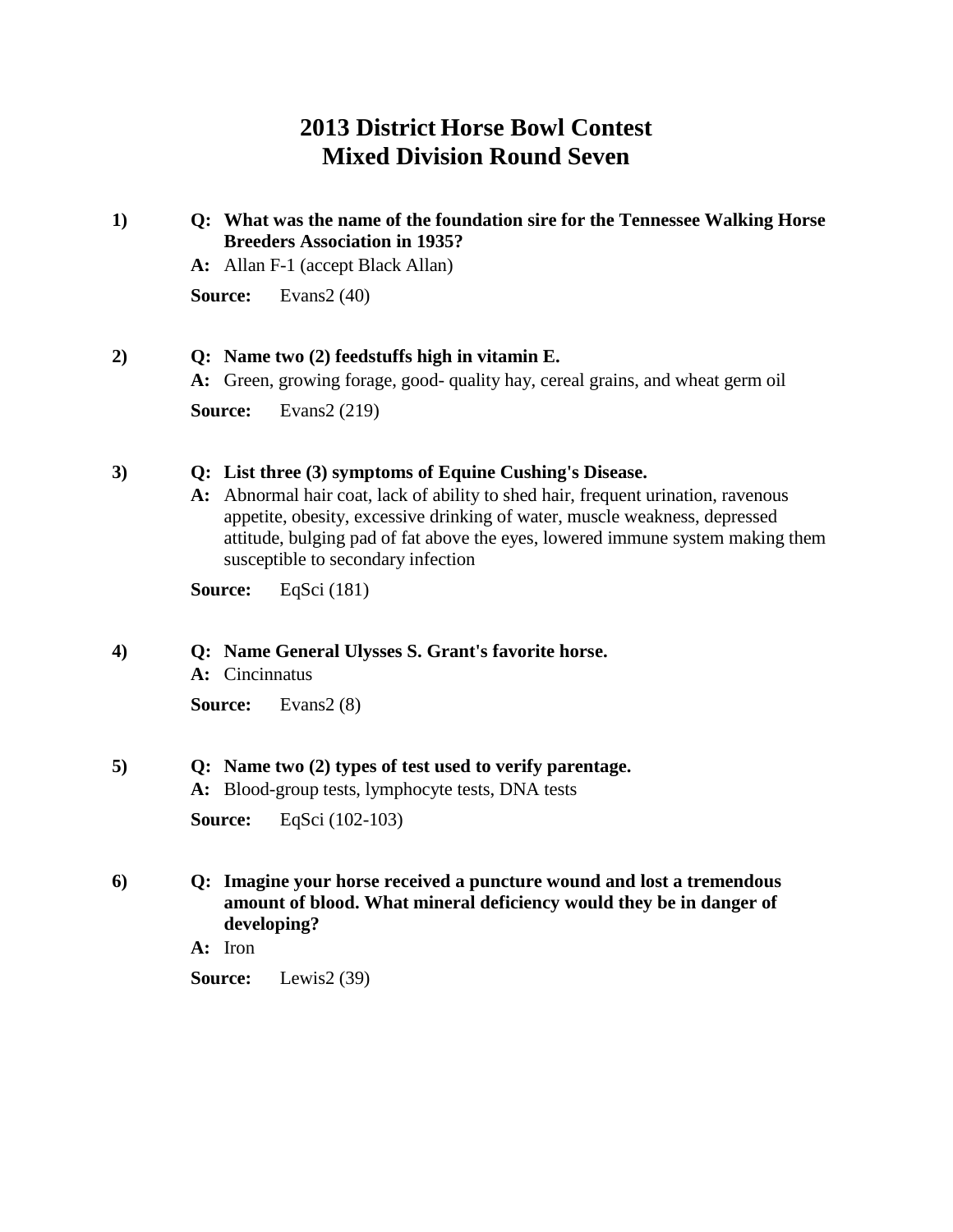| 7) | Q: What specific part of alfalfa hay is either lost or has a lower nutritional value |
|----|--------------------------------------------------------------------------------------|
|    | when baled too dry?                                                                  |

**A:** The leaves

**Source:** AYHC (760-4)

- **8) Q: What disease causes abnormal bone growth affecting the horse's joints and may cause cyst-like lesions of the bone or flat areas of joints?**
	- **A:** Osteochondrosis

**Source:** EqSci (101)

**9) Q: In what year was the American Paint Horse Association formed? A:** 1962

**Source:** HIH (159-1)

**10) Q: When and where was Peter McCue foaled?**

**A:** 1895; Illinois

**Source:** Evans2 (25)

#### **11) Q: Explain what the term "single-foot gait" means.**

**A:** There is a brief moment when tracking that a horse has only one (1) foot on the ground

**Source:** EqSci (81)

#### **12) Q: In what county did the Halflinger originate? A:** Austria

**Source:** Evans2 (74)

**13) Q: What is the capacity of the horse's stomach in gallons? A:** Approximately 2-4 gallons

**Source:** EqSci (110)

- **14) Q: What is another name for a single-rig pack?**
	- **A:** A center fire

**Source:** IDET (246)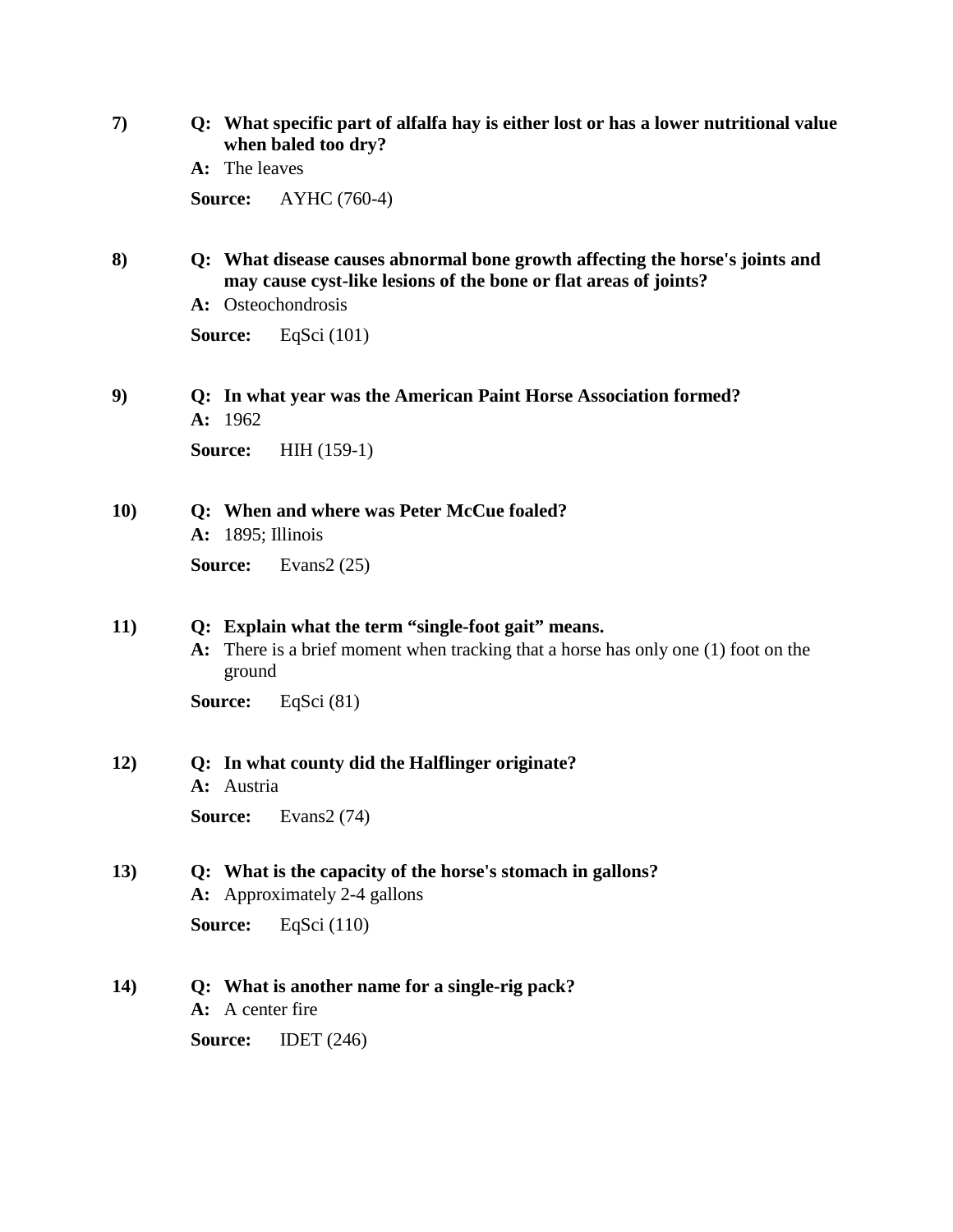**15) Q: How long does it take for the fertilized ovum to migrate from the oviduct to the mare's uterus?**

**A:** Approximately six (6) days (5-8 days)

**Source:** Evans2 (340)

**16) Q: The National Intercollegiate Rodeo Association, or NIRA, was founded in what year?**

**A:** 1949

**Source:** IDET (153)

- **17) Q: Two (2) part question. Equine exertional myopathy is a condition affecting what type of muscle? When does it usually occur?**
	- **A:** It affects the skeletal muscles (those required for movement) and the heart muscle. It usually occurs shortly after beginning exercise

**Source:** Lewis2 (211)

### **TOSS-UP WITH BONUS ATTACHED**

### **18) Q: What two (2) distinct strains of Equine Influenza A have been identified? A:** Equine 1 (H7N7) and equine 2 (H3N8)

**Source:** HIH (605-1)

### **19) BONUS**

### **Q: List four (4) symptoms of equine influenza.**

**A:** Fever, nasal discharge, rapid breathing, cough, loss of appetite **Source:** EqSci (49)

### **20) Q: What is the C locus responsible for?**

**A:** Expression of color genes

**Source:** Evans2 (477-478)

### **21) Q: Blood is supplied to the lungs by what artery?**

**A:** Pulmonary artery

**Source:** EqSci (208)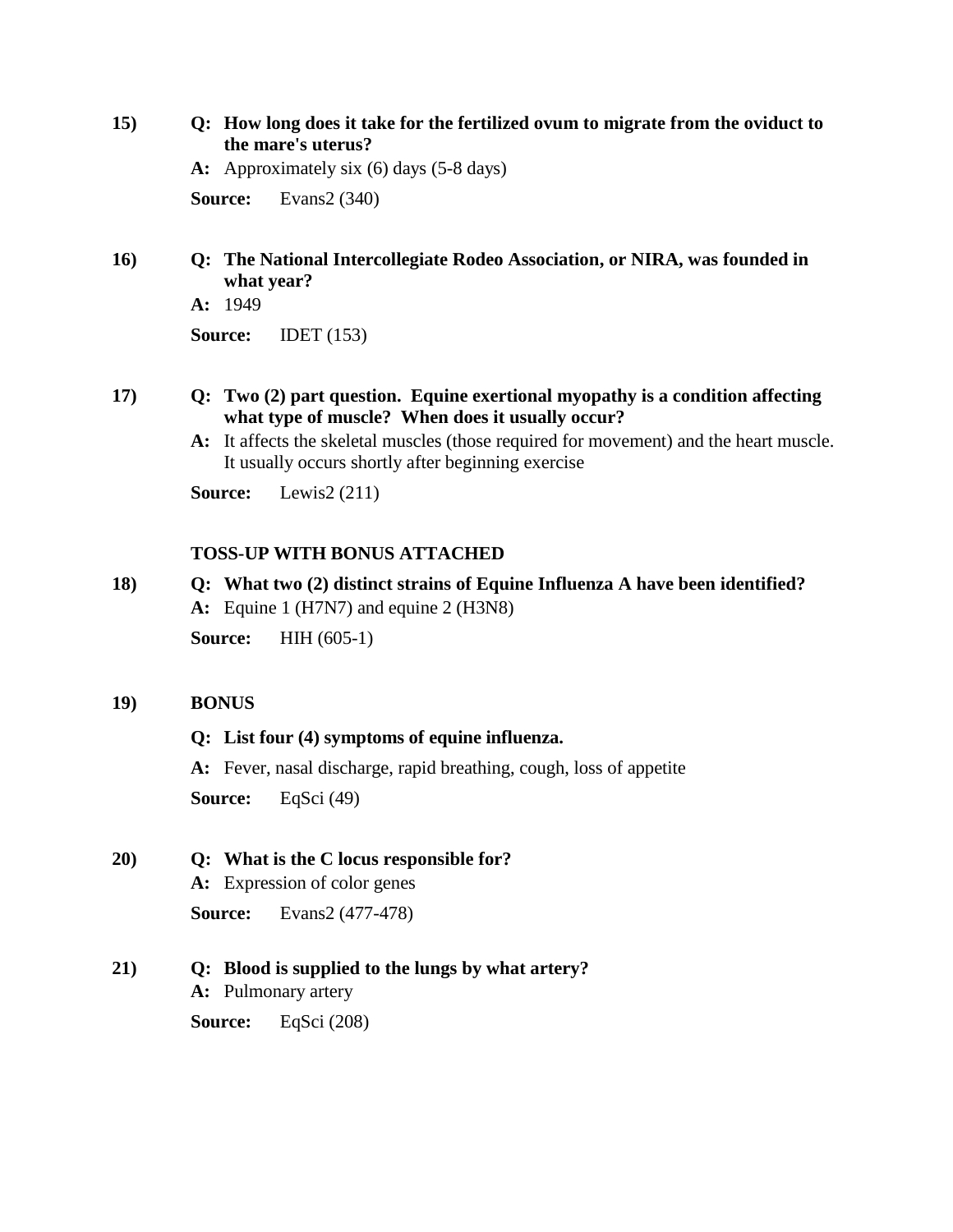#### **TOSS-UP WITH BONUS ATTACHED**

#### **22) Q: What is entropion?**

**A:** Inversion or turning inward of the eyelid

**Source:** Evans2 (523)

#### **23) BONUS**

#### **Q: Name six (6) parts of the horse's eye.**

**A:** Ciliary muscle, corpora nigra, pupil, cornea, iris, anterior chamber, lens, vitreous humor, optic nerve

**Source:** Evans2 (122)

### **24) Q: What term describes the yellow-brown disc-like structure found in the placental fluids after parturition?**

**A:** Hippomane

**Source:** Evans2 (342)

# **25) Q: Name three (3) systems in the horse's body that use smooth muscles.**

**A:** Digestive, circulatory, respiratory, urogenital

**Source:** HIH (840-1)

### **26) Q: Snails are an intermediate host for the vector that carries what disease? A:** Potomac Horse Fever

**Source:** HIH (445-11)

#### **TOSS-UP WITH BONUS ATTACHED**

- **27) Q:** *Musca domestica***,** *Stomoxys calcitrans***,** *Musca autumnalis* **and** *Haemotobia irritans* **are different species of what parasite?**
	- **A:** Flies
	- **Source:** AYHCLM (415-1)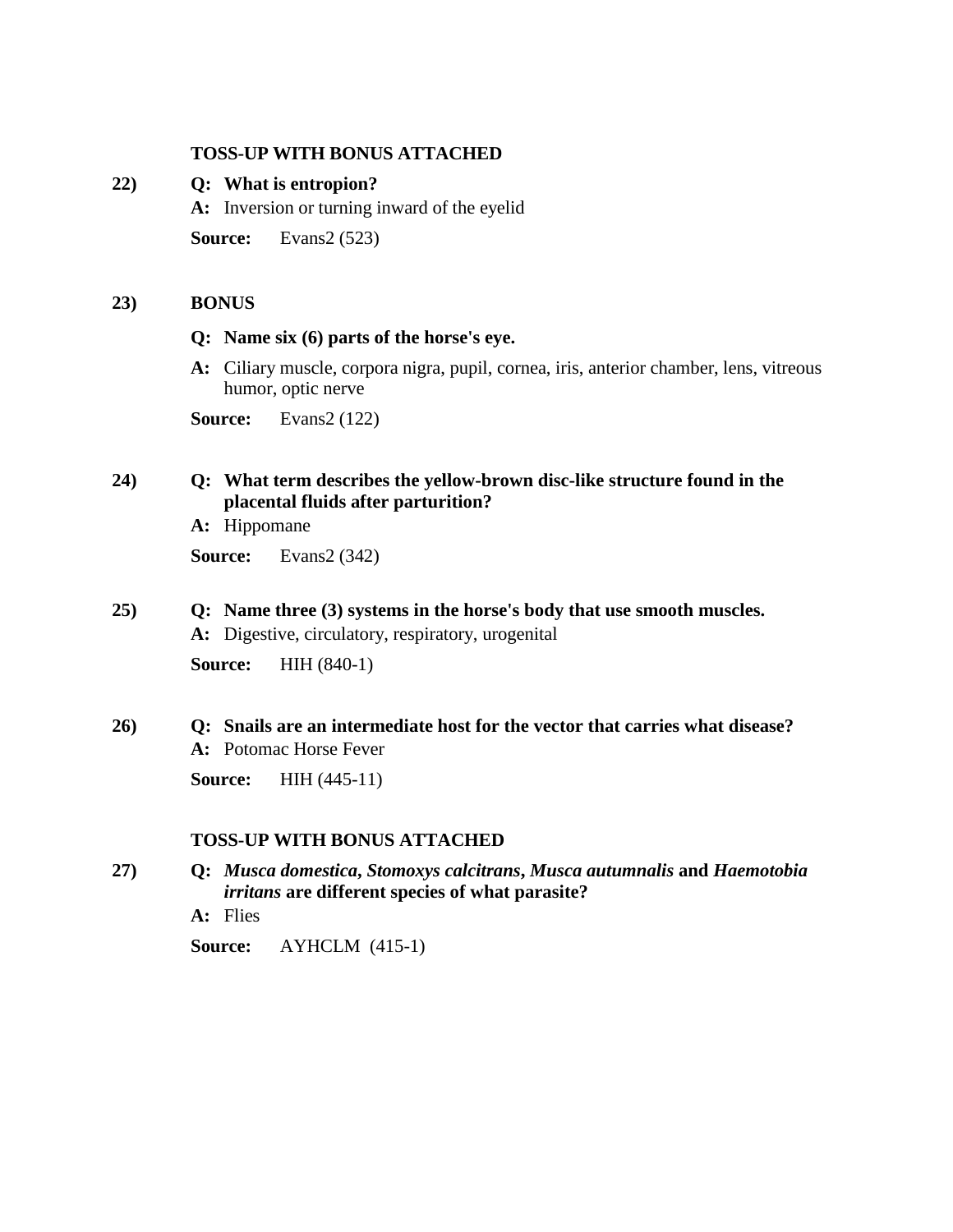#### **28) BONUS**

- **Q: What three (3) electrolytes are essential to maintain fluid balance, nerve and muscle function, and acid-base balance?**
- **A:** Sodium, potassium and chloride

**Source:** HIH (820-2)

### **29) Q: Approximately how long, in feet, is the horse's large intestine?**

**A:** Twenty-five (25) feet

**Source:** Evans2 (192)

- **30) Q: If a mare is not pregnant after estrus what hormone is release from the uterus fourteen (14) to sixteen (16) days following ovulation? This hormones travels to the ovary where is causes destruction of the corpus luteum.**
	- **A:** Prostaglandin F2α (must be specific)

**Source:** AYHC (910-6)

# **31) Q: What is the purpose of anular ligaments? A:** They support and hold tendons in place

**Source:** CAHA2 (35)

**32) Q: What two (2) types of vaccine are available to prevent tetanus? A:** Antitoxin and toxoid **Source:** EqSci (172)

#### **END OF ROUND SEVEN**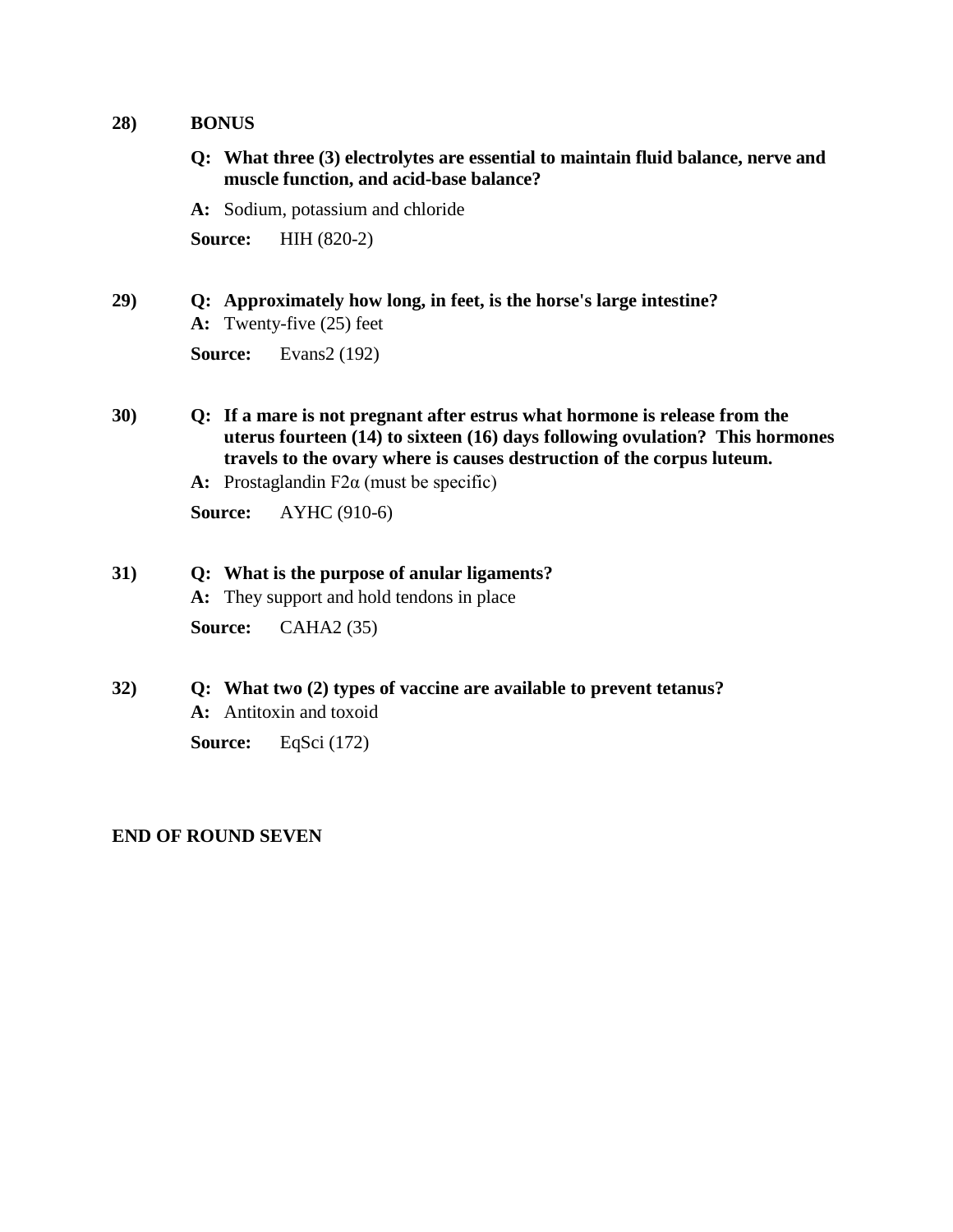# **2013 District Horse Bowl Contest Mixed Division Round Eight**

| 1)               | Q: The small intestine is the primary site of digestion and absorption of what<br>four (4) nutrients?                                    |  |  |
|------------------|------------------------------------------------------------------------------------------------------------------------------------------|--|--|
|                  | A: Protein, vitamins, minerals, and energy                                                                                               |  |  |
|                  | EqSci $(111)$<br>Source:                                                                                                                 |  |  |
| 2)               | Q: What is the formula for estimating a horse's weight?<br>A: Heartgirth diameter squared times the length of the horse divided by 241.3 |  |  |
|                  | Source:<br>Evans2 (296)                                                                                                                  |  |  |
| 3)               | Q: What tendon prevents the knee from buckling forward?<br>A: Lacertus fibrosus tendon                                                   |  |  |
|                  | Source:<br>Evans2 (712)                                                                                                                  |  |  |
| $\boldsymbol{4}$ | Q: What hormone causes the cervix of the mare to become relaxed during<br>estrus?                                                        |  |  |
|                  | A: Estrogen                                                                                                                              |  |  |
|                  | Evans2 (127)<br>Source:                                                                                                                  |  |  |
| 5)               | Q: The markers by which strains of Influenza A virus are designated are called<br>what?                                                  |  |  |
|                  | A: Surface viral proteins                                                                                                                |  |  |
|                  | Source:<br>$HH (605-1)$                                                                                                                  |  |  |
| 6)               | Q: Define the term "idiopathic."<br>A: Arising from an unknown cause                                                                     |  |  |
|                  | <b>IDET</b> (149)<br>Source:                                                                                                             |  |  |
| 7)               | Q: What is the volume of blood ejected from the heart with each contraction?<br>A: Approximately one (1) liter                           |  |  |
|                  |                                                                                                                                          |  |  |

**Source:** Evans2 (111)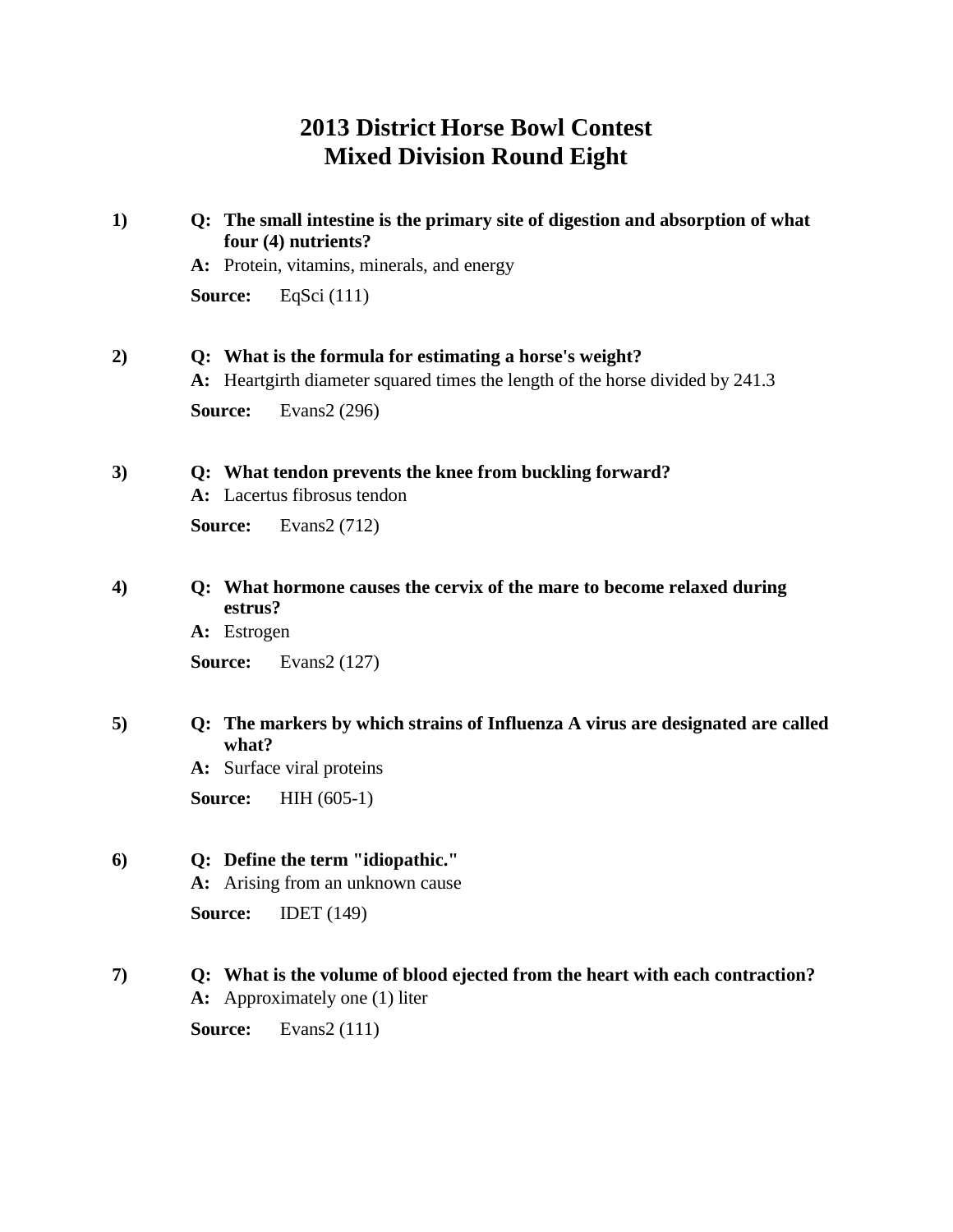### **8) Q: What term describes abnormal growth of the periosteum?**

**A:** Exostosis

**Source:** Evans2 (90)

### **9) Q: How many acres are in a square mile?**

**A:** 640 acres

**Source:** Lewis2 (402)

### **10) Q: What does the term "wry tail" indicate?**

**A:** A tail that is carried to one side rather than being held straight

**Source:** IDET (295)

### **11) Q: Name one (1) place where the horse was first domesticated 6,000 years ago. A:** Ukraine, Western Europe, or Central Asia

**Source:** EqSci (13)

### **12) Q: What is hip dysplasia and how does it present in the horse?**

**A:** Hip dysplasia is when the upper hind leg fits into a flattened, shallow hip joint rather than a normal rounded cupped joint. The horse will have a mincing gait and severe lameness.

**Source:** Evans2 (519)

### **13) Q: How many quarts of milk does the average mare produce daily?**

**A:** 9-11 quarts

**Source:** CAHA2 (69)

### **14) Q: In what year did the Jockey Club stop registering Arabians and Anglo-Arabs?**

**A:** 1943

**Source:** Evans2 (17)

### **15) Q: What is the function of the horse's nictitating membrane?**

**A:** Wipes foreign matter from the eye

**Source:** Evans2 (126)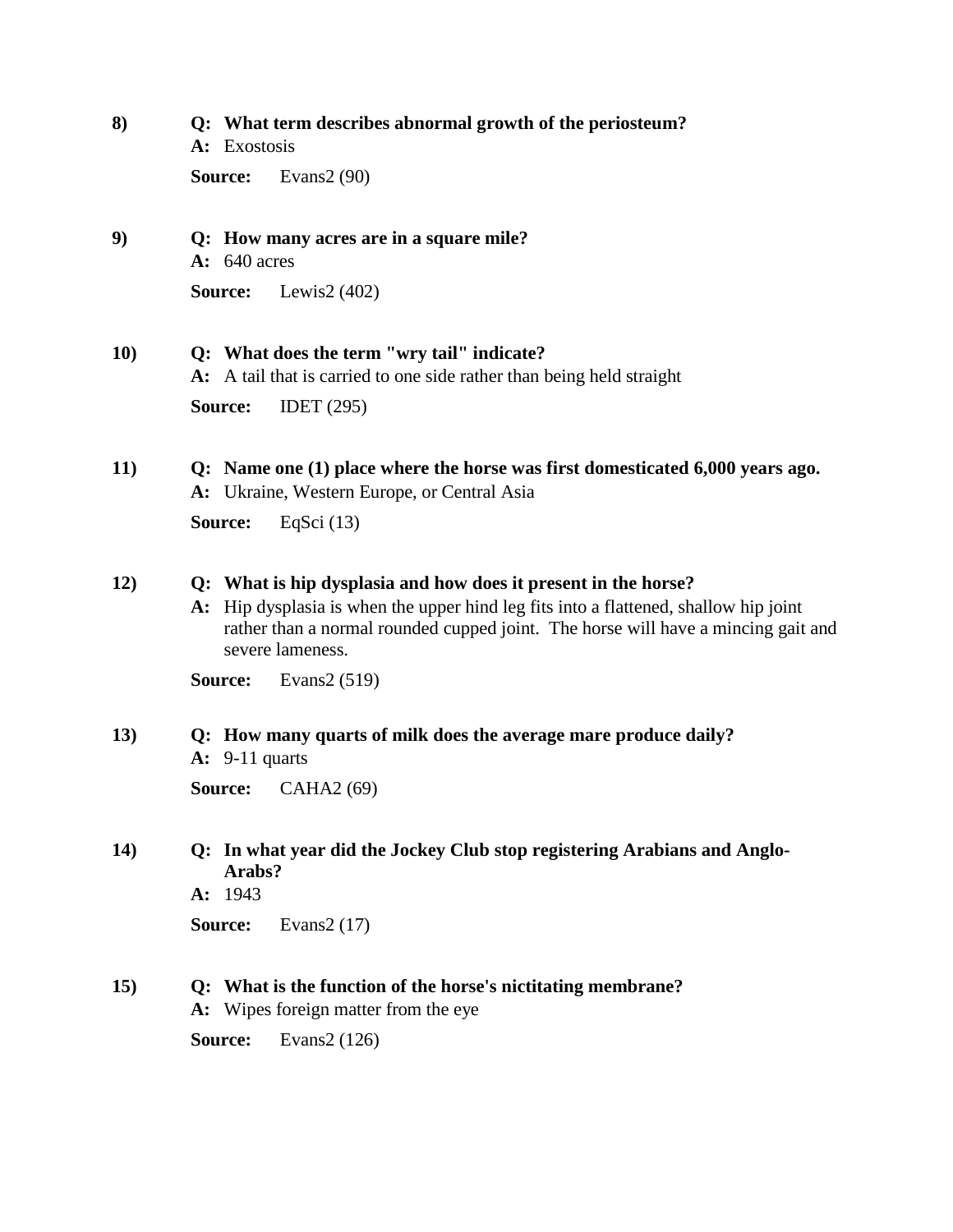#### **16) Q: What ligament connects the splint bone to the cannon bone?**

**A:** Interosseous ligament

**Source:** IDET (154)

### **17) Q: What is the term for the carbohydrate present in plants and that cannot be digested by the horse?**

**A:** Cellulose

**Source:** IDET (52)

### **TOSS-UP WITH BONUS ATTACHED**

### **18) Q: List two (2) conditions caused by a vitamin C deficiency.**

**A:** Impaired wound healing, weak brittle bones, hemorrhage

**Source:** Lewis2 (59)

#### **19) BONUS**

#### **Q: Give three (3) reasons why fats or oils may be added to the horse's diet.**

**A:** Decrease dust, lubricate and lessen wear on feed preparation and mixing equipment, as a binder for pelleting, to give a horse a glossier hair coat, to increase the energy density of the diet

**Source:** Lewis2 (89)

#### **20) Q: Corn contains approximately what percent crude protein?**

**A:** Nine (9) percent

**Source:** AYHC (790-7)

### **21) Q: What supplement may assist older horses in the digestion of fiber and has also been shown to enhance phosphorus absorption?**

**A:** Cultured yeast

**Source:** HIH (450-2)

### **TOSS-UP WITH BONUS ATTACHED**

#### **22) Q: What is the difference between COPD and CPO?**

- **A:** COPD- Chronic Obstructive Pulmonary Disease, CPO- Certified Pedigree Option (for Appaloosa horses without spots)
- **Source:** Evans2 (108)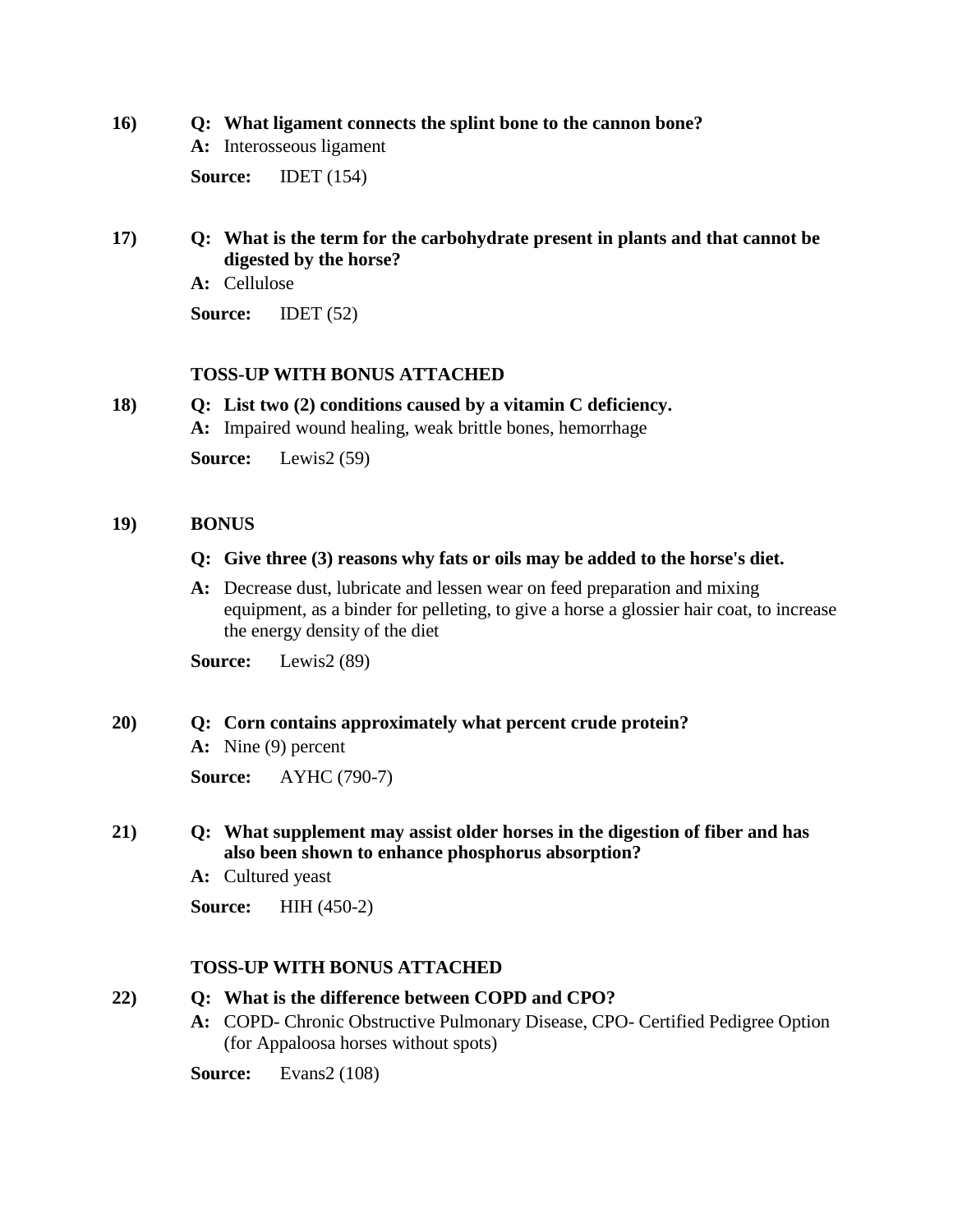#### **23) BONUS**

**Q: What are the three (3) basic types of horseshoe nails?**

**A:** City, regular, frosthead

**Source:** Evans2 (738)

### **24) Q: In cutting, what is it called when the horse stops working a cow even though the cow is still moving?**

**A:** Hot quit **Source:** IDET (144)

**25) Q: How many days after foaling does the mare usually exhibit foal heat? A:** 3-12 days **Source:** AYHC (940-5)

### **26) Q: What two (2) forms of Equine Encephalomyelitis may infect cows and pigs? A:** Eastern and Venezuelan

**Source:** AYHC (625-3)

#### **TOSS-UP WITH BONUS ATTACHED**

#### **27) Q: What are alleles?**

**A:** Alleles are genes that are in a chromosome pair and are responsible for a particular genetic trait

**Source:** EqSci (90)

#### **28) BONUS**

#### **Q: Name four (4) neurotoxic plants.**

**A:** Sagebrush, locoweed, milkvetch, yellow star thistle, Russian knapweed, horsetail, snake grass, bracken fern, sensitive fern, white snakeroot, crofton weed, jimmyweed, burrow weed, Johnson grass, Sudan grass

**Source:** Lewis2 (315)

### **29) Q: To be classified as a roughage, a feed must have more then what percent crude fiber?**

**A:** Greater then eighteen (18) percent

**Source:** Lewis2 (402)